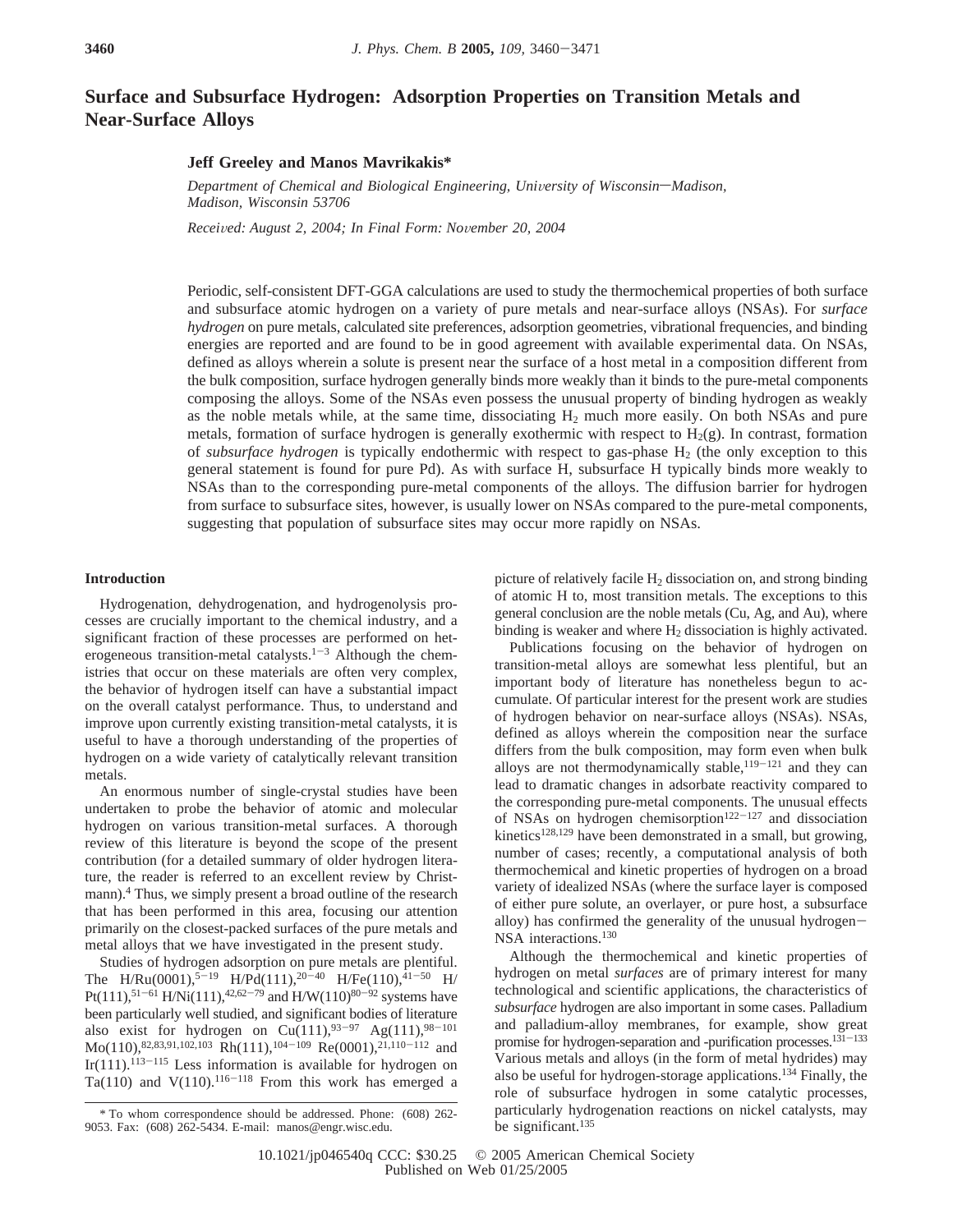In this contribution, we use density functional theory (DFT) to analyze the thermochemical properties of both surface and subsurface hydrogen at a total coverage of  $\frac{1}{4}$  ML (ML = monolayer) on a variety of pure transition metals and idealized NSAs (see the description above). We present an extensive database of binding energies (BEs), vibrational frequencies, magnetic properties, and structural data for surface hydrogen on various pure metals and alloys, and we attempt to correlate these properties with electronic structure characteristics of the respective clean metal surfaces. We then present similar results for subsurface hydrogen on a select group of pure metals and NSAs. Finally, we study the energetics of hydrogen diffusion from surface to subsurface sites, and we comment on the potential relevance of these subsurface species for various catalytic processes.

## **Methods**

DACAPO, the total energy calculation code, $136$  is used in this study. For all calculations, a four-layer slab, periodically repeated in a super-cell geometry with five equivalent layers of vacuum between any two successive metal slabs, is used. A  $2 \times 2$  unit cell is employed, and the top two layers of the slab are allowed to relax. Adsorption is allowed on only one of the two exposed surfaces, and the electrostatic potential is adjusted accordingly.137 Ionic cores are described by ultrasoft pseudopotentials,138 and the Kohn-Sham one-electron valence states are expanded in a basis of plane waves with kinetic energy below 25 Ry. The surface Brillouin zone is sampled at 18 special Chadi-Cohen *<sup>k</sup>* points for (111) and (0001) surfaces and 16 special *k* points for (110) surfaces. In all cases, convergence of the total energy with respect to the *k*-point set and with respect to the number of metal layers included is confirmed. The exchange-correlation energy and potential are described selfconsistently within the generalized gradient approximation (GGA-PW91);139,140 non-self-consistent RPBE results136 are also presented in some cases (reported energies are PW91 values unless RPBE is explicitly specified). The self-consistent PW91 density is determined by iterative diagonalization of the Kohn-Sham Hamiltonian, Fermi population of the Kohn-Sham states  $(k_B T = 0.1$  eV), and Pulay mixing of the resulting electronic density.<sup>141</sup> All total energies have been extrapolated to  $k_B T =$ 0 eV. Spin polarization effects are tested for and included where appropriate. Zero-point-energy (ZPE) corrections are included in the reported results only where explicitly specified.

For the surface-to-subsurface diffusion-barrier calculations, we fix the *z* coordinate of the diffusing hydrogen atom at various positions along the diffusion coordinate. We allow all other degrees of freedom of the hydrogen and metal atoms to relax.

Vibrational frequencies are calculated by numerical differentiation of the forces using a second-order finite-difference approach with a step size of  $0.015$  Å. The metal atoms are fixed in their relaxed geometries for these calculations; only the hydrogen atom is displaced from its equilibrium position. This approximation is not expected to introduce significant error into the results because hydrogen and metal modes generally have frequencies differing by many hundreds of wavenumbers and are thus essentially decoupled. The Hessian matrix is massweighted and diagonalized to yield the frequencies and normal modes of the system.

The structures of the idealized NSAs considered in this study are described with the notation " $X^*/Y$ " or " $X/Y$ ". In both cases, X refers to the solute, and Y denotes the host. An asterisk (\*) indicates that the solute is present in the form of an overlayer; the absence of an asterisk indicates that the system forms a

subsurface alloy, with the solute in the layer right below the surface.

The calculated PW91 bond energy for  $H_2(g)$  is 4.57 eV. This result implies a ZPE-corrected value of ∼4.30 eV, in fair agreement with the experimental value of  $4.52$  eV at  $298$  K.<sup>142</sup> Modification of calculated hydrogen-binding-energy  $(BE_H)$ values (with gas-phase  $H_2$  as the reference state) to account for this modest theoretical/experimental discrepancy would result in a slight but systematic BE decrease (weaker binding) from the values reported below.

## **Results**

In this section, we first present results for *surface* hydrogen. We analyze the chemical and physical properties of this species on a variety of pure metals and idealized NSAs (see the schematics in Figure 1). NSA structures in a vacuum are estimated with the segregation energy database of Ruban et al.,143 and the particular NSAs studied are selected so as to be stable with respect to hydrogen-induced surface reconstructions.130 Although the chosen NSA structures are clearly idealizations of real NSA surfaces, they should provide a good guide to realistic NSA chemistry.130 We discuss the energetic, magnetic, and geometric features of the preferred binding configurations for hydrogen on the above pure metals and NSAs at  $\frac{1}{4}$  ML coverage, we report vibrational frequencies and diffusion-barrier estimates for selected surfaces, and we discuss correlations in the hydrogen-binding trends across the transition metals. Second, we present BE results for *subsurface* hydrogen on pure metals and on Pt- and Pd-based NSAs. Finally, for a select group of pure metals and NSAs, we analyze thermochemical and kinetic barriers for surface-subsurface hydrogen diffusion (the thermochemical barrier is defined as the energy difference between surface and subsurface hydrogen, and the kinetic barrier denotes the activation energy for hydrogen diffusion between the surface and subsurface regions).

**Surface Hydrogen.** The BEs of the most favorable adsorption configurations for surface hydrogen, together with near-degenerate (though less favorable) configurations, are listed in Table 1; the magnetic moments per naturally magnetized metal atom are also given where appropriate, values for the metal workfunction change upon hydrogen adsorption are indicated, and the distances (perpendicular to the surface plane) between adsorbed hydrogen and the nearest-neighbor surface metal atoms are tabulated. From Table 1, it is seen that, with relatively few exceptions, hydrogen prefers adsorption in hollow sites. For face-centered-cubic (fcc) and hexagonal-close-packed (hcp) metals [with (111) and (0001) surfaces, respectively], 3-fold fcc and hcp sites are preferred, and for body-centered-cubic (bcc) metals [with (110) surfaces], quasi-3-fold sites are favored. For Ir(111), however, the top site is favored by  $\sim$ 0.1 eV over the next most stable site, and for certain Pt-terminated NSAs [Ir/ Pt(111), Re/Pt(111), W/Pt(111), Pt\*/Ru(0001), and Pt\*/Re- (0001)], the top site is also weakly favored. Selected other Ptterminated NSAs exhibit top-site adsorption that, while not actually energetically favored, is nonetheless close in energy to 3-fold-site adsorption. The metal work-function changes are generally modest for both the pure metals and the NSAs; values ranging from about  $-0.15$  eV to about  $+0.45$  eV are found. Ni(111), Co(0001), and Fe(110) slabs with adsorbed hydrogen have magnetic moments of 0.69, 1.66, and 2.53  $\mu$ <sub>B</sub> per metal atom, respectively (these values represent decreases on the order of 0.02  $\mu$ <sub>B</sub>/atom from the corresponding clean-slab magnetizations). Interestingly, when these elements are alloyed with platinum in an NSA configuration, the magnetizations (on a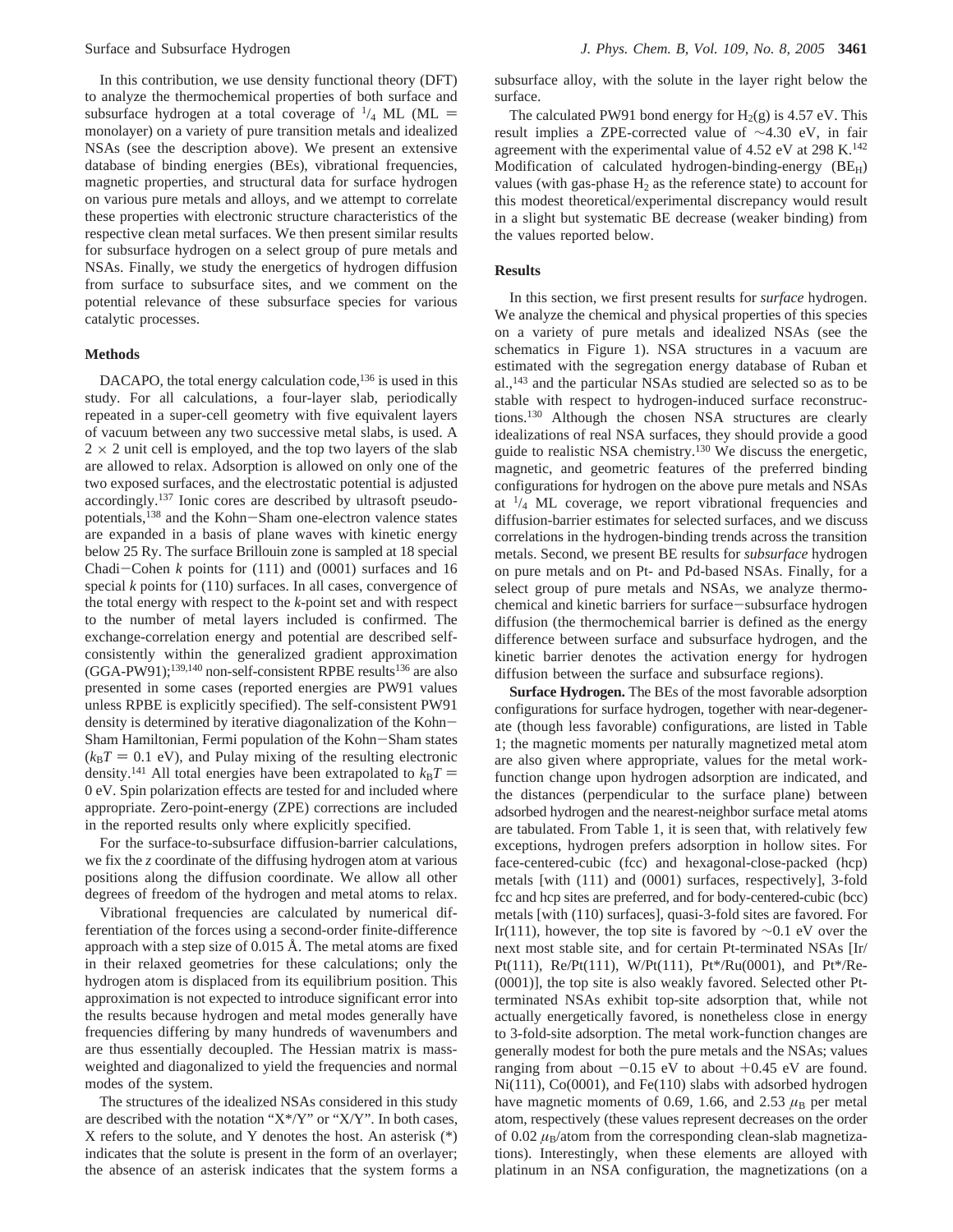**TABLE 1: Binding energy (BE), Magnetic Moment (per Naturally Magnetized Metal Atom), Work-Function Change on Hydrogen Adsorption, and Perpendicular Distance of Hydrogen to the Plane of Nearest-Neighbor Surface Metal Atoms**  $(d_{\text{H-metal}})$  of *Surface* Hydrogen on the Close-Packed Surfaces of Various Transition Metals and Transition-Metal Alloys<sup>*a*-*c*</sup>

|                             |                   | BE      | BE(RPBE) | magnetic         | work-function | $d_{\rm H-metal}$ | clean-surface     |
|-----------------------------|-------------------|---------|----------|------------------|---------------|-------------------|-------------------|
| $metal$ <sup>d,e</sup>      | site <sup>f</sup> | (eV)    | (eV)     | moment $(\mu_B)$ | change (eV)   | $(\AA)^g$         | $\epsilon_d$ (eV) |
|                             |                   |         |          |                  |               |                   |                   |
| Ag                          | fcc               | $-2.08$ | $-1.92$  |                  | 0.11          | 0.82              | $-4.10$           |
|                             | hcp               | $-2.06$ | $-1.90$  |                  | 0.12          | 0.83              | $-4.10$           |
| Au                          | fcc               | $-2.22$ | $-2.07$  |                  | $-0.16$       | 0.65              | $-3.33$           |
|                             | hcp               | $-2.17$ | $-2.02$  |                  | $-0.14$       | 0.69              | $-3.33$           |
| Ir                          | top               | $-2.74$ | $-2.62$  |                  | $-0.04$       | 1.59              | $-2.85$           |
| Pt                          | fcc               | $-2.72$ | $-2.55$  |                  | $-0.06$       | 0.84              | $-2.52$           |
|                             | hcp               | $-2.68$ | $-2.50$  |                  | $-0.06$       | 0.85              | $-2.52$           |
|                             |                   |         |          |                  |               |                   |                   |
|                             | top               | $-2.66$ | $-2.53$  |                  | $-0.16$       | 1.56              | $-2.52$           |
| Cu                          | fcc               | $-2.39$ | $-2.23$  |                  | 0.08          | 0.89              | $-2.52$           |
|                             | hcp               | $-2.38$ | $-2.21$  |                  | 0.09          | 0.90              | $-2.52$           |
| Re                          | fcc               | $-3.04$ | $-2.90$  |                  | $-0.07$       | 1.01              | $-2.07$           |
|                             | hcp               | $-3.01$ | $-2.88$  |                  | $-0.13$       | 1.06              | $-2.07$           |
| Rh                          | fcc               | $-2.81$ | $-2.65$  |                  | 0.01          | 0.96              | $-2.02$           |
|                             | hcp               | $-2.80$ | $-2.64$  |                  | 0.02          | 0.94              | $-2.02$           |
| Ru                          | fcc               | $-2.97$ | $-2.81$  |                  | 0.03          | 1.05              | $-1.89$           |
|                             |                   | $-2.93$ | $-2.77$  |                  | 0.05          | 1.04              | $-1.89$           |
|                             | hcp               |         |          |                  |               |                   |                   |
| Pd                          | fcc               | $-2.88$ | $-2.68$  |                  | 0.04          | 0.78              | $-1.81$           |
|                             | hcp               | $-2.84$ | $-2.65$  |                  | 0.05          | 0.78              | $-1.81$           |
| Ni                          | fcc               | $-2.89$ | $-2.71$  | 0.69             | 0.02          | 0.90              | $-1.56$           |
|                             | hcp               | $-2.88$ | $-2.70$  | 0.69             | 0.03          | 0.90              | $-1.56$           |
| Co                          | fcc               | $-2.89$ | $-2.69$  | 1.66             | $-0.04$       | 0.95              | $-1.48$           |
|                             | hcp               | $-2.86$ | $-2.67$  | 1.66             | $-0.04$       | 0.94              | $-1.48$           |
| W                           | 3-fold hollow     | $-3.15$ | $-3.03$  |                  | $-0.02$       | 1.07              | $-1.47$           |
| Mo                          | 3-fold hollow     | $-3.05$ | $-2.92$  |                  | 0.02          | 1.09              | $-0.99$           |
|                             |                   |         |          |                  |               |                   |                   |
| Fe                          | 3-fold hollow     | $-2.99$ | $-2.78$  | 2.53             | $-0.04$       | 0.93/0.94         | $-0.90$           |
|                             | 4-fold hollow     | $-2.93$ | $-2.74$  | 2.53             | $-0.04$       | 0.94              | $-0.90$           |
| Ta                          | 3-fold hollow     | $-3.24$ | $-3.14$  |                  | $-0.14$       | 1.04/1.10         | $-0.30$           |
| V                           | 3-fold hollow     | $-3.29$ | $-3.15$  |                  | $-0.11$       | 1.04/1.07         | 0.03              |
| W/Pt                        | top               | $-2.30$ | $-2.17$  |                  | 0.37          | 1.63              | $-3.29$           |
| Ta/Pt                       | fcc               | $-2.15$ | $-1.99$  |                  | 0.20          | 0.88              | $-3.29$           |
|                             | hcp               | $-2.15$ | $-1.99$  |                  | 0.22          | 0.87              | $-3.29$           |
| V/Pt                        | fcc               | $-2.15$ | $-2.00$  |                  | 0.13          | 0.92              | $-3.24$           |
|                             |                   | $-2.17$ | $-2.02$  |                  | 0.13          |                   | $-3.24$           |
|                             | hcp               |         |          |                  |               | 0.87              |                   |
|                             | top               | $-2.12$ | $-2.00$  |                  | 0.44          | 1.64              | $-3.24$           |
| Re/Pt                       | top               | $-2.45$ | $-2.32$  |                  | 0.33          | 1.62              | $-3.20$           |
| Mo/Pt                       | hcp               | $-2.26$ | $-2.10$  |                  | 0.14          | 0.86              | $-3.10$           |
|                             | fcc               | $-2.26$ | $-2.09$  |                  | 0.06          | 0.90              | $-3.10$           |
|                             | top               | $-2.25$ | $-2.13$  |                  | 0.39          | 1.62              | $-3.10$           |
| Fe/Pt                       | hcp               | $-2.35$ | $-2.18$  | 3.88             | 0.00          | 0.84              | $-2.88$           |
|                             | fcc               | $-2.35$ | $-2.17$  | 3.87             | $-0.01$       | 0.84              | $-2.88$           |
| Ir/Pt                       | top               | $-2.58$ | $-2.45$  |                  | $-0.02$       | 1.59              | $-2.87$           |
|                             |                   |         |          |                  |               |                   |                   |
|                             | fcc               | $-2.57$ | $-2.40$  |                  | $-0.01$       | 0.93              | $-2.87$           |
|                             | hcp               | $-2.53$ | $-2.36$  |                  | $-0.01$       | 0.91              | $-2.87$           |
| Ru/Pt                       | fcc               | $-2.53$ | $-2.36$  |                  | 0.03          | 0.91              | $-2.82$           |
|                             | hcp               | $-2.52$ | $-2.34$  |                  | 0.02          | 0.88              | $-2.82$           |
|                             | top               | $-2.49$ | $-2.35$  |                  | 0.06          | 1.59              | $-2.82$           |
| $\mathrm{Co} / \mathrm{Pt}$ | hcp               | $-2.44$ | $-2.26$  | 2.86             | $-0.01$       | 0.83              | $-2.78$           |
|                             | fcc               | $-2.43$ | $-2.24$  | 2.85             | $0.00\,$      | 0.84              | $-2.78$           |
| Rh/Pt                       | fcc               | $-2.57$ | $-2.41$  |                  | $-0.03$       | 0.88              | $-2.70$           |
|                             | hcp               | $-2.55$ | $-2.38$  |                  | $-0.03$       | 0.86              | $-2.70$           |
| Ni/Pt                       | fcc               | $-2.54$ | $-2.35$  | 1.61             | $-0.05$       | 0.82              | $-2.60$           |
|                             |                   |         |          |                  |               |                   |                   |
|                             | hcp               | $-2.53$ | $-2.37$  | 1.62             | $-0.05$       | 0.82              | $-2.60$           |
| $Cu/Pt$                     | fcc               | $-2.68$ | $-2.49$  |                  | $-0.18$       | $0.80\,$          | $-2.37$           |
|                             | hcp               | $-2.67$ | $-2.48$  |                  | $-0.18$       | 0.81              | $-2.37$           |
| $Ta/Pd$                     | fcc               | $-2.27$ | $-2.12$  |                  | 0.28          | 0.85              | $-2.78$           |
|                             | hcp               | $-2.28$ | $-2.12$  |                  | 0.23          | 0.78              | $-2.78$           |
| V/Pd                        | fcc               | $-2.30$ | $-2.15$  |                  | 0.22          | 0.86              | $-2.74$           |
|                             | hcp               | $-2.34$ | $-2.18$  |                  | 0.16          | 0.77              | $-2.74$           |
| W/Pd                        | fcc               | $-2.37$ | $-2.20$  |                  | 0.31          | 0.90              | $-2.73$           |
|                             |                   | $-2.36$ | $-2.19$  |                  | 0.30          | 0.87              | $-2.73$           |
|                             | hcp               |         |          |                  |               |                   |                   |
| Re/Pd                       | fcc               | $-2.50$ | $-2.33$  |                  | 0.35          | 0.90              | $-2.64$           |
|                             | hcp               | $-2.45$ | $-2.27$  |                  | 0.36          | 0.87              | $-2.64$           |
| Mo/Pd                       | fcc               | $-2.44$ | $-2.26$  |                  | 0.23          | 0.83              | $-2.55$           |
|                             | hcp               | $-2.43$ | $-2.25$  |                  | 0.23          | 0.80              | $-2.55$           |
| $\mbox{Fe}/\mbox{Pd}$       | fcc               | $-2.46$ | $-2.29$  | 3.75             | 0.13          | 0.79              | $-2.44$           |
|                             | hcp               | $-2.48$ | $-2.30$  | 3.76             | 0.12          | 0.79              | $-2.44$           |
| $Ir/Pd$                     | fcc               | $-2.71$ | $-2.53$  |                  | 0.19          | 0.90              | $-2.32$           |
|                             |                   | $-2.66$ | $-2.48$  |                  | 0.19          | 0.88              | $-2.32$           |
|                             | hcp               |         |          |                  |               |                   |                   |
| Ru/Pd                       | fcc               | $-2.64$ | $-2.47$  |                  | 0.24          | 0.86              | $-2.31$           |
|                             | hcp               | $-2.61$ | $-2.43$  |                  | 0.26          | 0.85              | $-2.31$           |
|                             |                   |         |          |                  |               |                   |                   |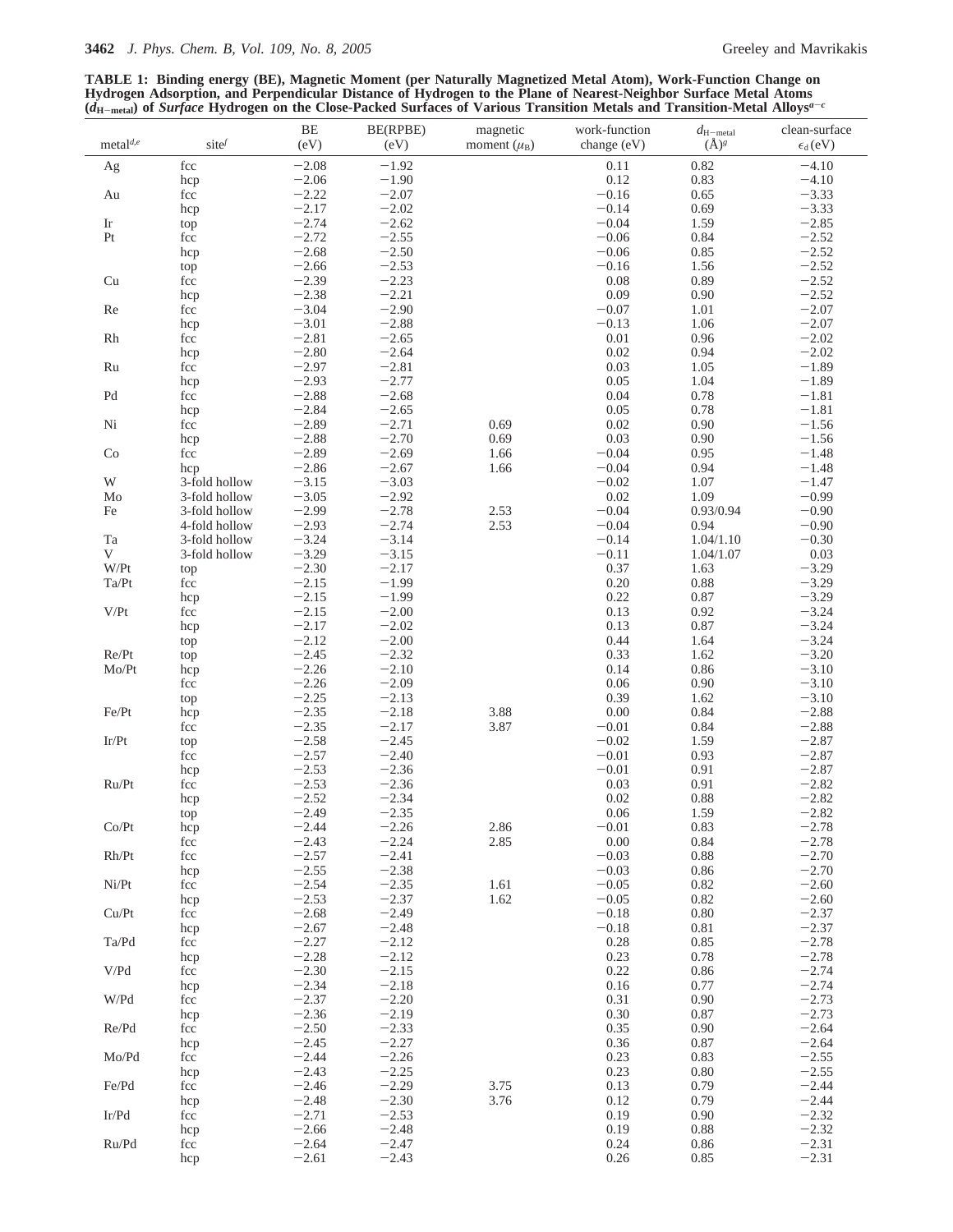# **TABLE 1 (Continued)**

| metal $d,e$ | site | BE<br>(eV) | BE(RPBE)<br>(eV) | magnetic<br>moment $(\mu_B)$ | work-function<br>change $(eV)$ | $d_{\mathrm{H-metal}}$<br>$(\check{A})^g$ | clean-surface<br>$\epsilon_d$ (eV) |
|-------------|------|------------|------------------|------------------------------|--------------------------------|-------------------------------------------|------------------------------------|
| Re/Rh       | fcc  | $-2.64$    | $-2.47$          |                              | 0.15                           | 0.97                                      | $-2.28$                            |
|             | hcp  | $-2.61$    | $-2.44$          |                              | 0.17                           | 0.94                                      | $-2.28$                            |
| Ir/Rh       | fcc  | $-2.76$    | $-2.59$          |                              | 0.03                           | 0.98                                      | $-2.17$                            |
|             | hcp  | $-2.75$    | $-2.58$          |                              | 0.04                           | 0.96                                      | $-2.17$                            |
| Mo/Rh       | fcc  | $-2.66$    | $-2.49$          |                              | 0.06                           | 0.93                                      | $-2.16$                            |
| V/Rh        | fcc  | $-2.58$    | $-2.42$          |                              | 0.07                           | 0.95                                      | $-2.13$                            |
|             | hcp  | $-2.55$    | $-2.41$          |                              | 0.02                           | 0.88                                      | $-2.13$                            |
| Ru/Rh       | fcc  | $-2.83$    | $-2.66$          |                              | 0.06                           | 0.97                                      | $-2.05$                            |
|             | hcp  | $-2.83$    | $-2.66$          |                              | 0.06                           | 0.97                                      | $-2.05$                            |
| $Pt^*/Ru$   | top  | $-2.42$    | $-2.28$          |                              | $-0.15$                        | 1.58                                      | $-2.98$                            |
|             | fcc  | $-2.42$    | $-2.25$          |                              | $-0.09$                        | 0.98                                      | $-2.98$                            |
|             | hcp  | $-2.42$    | $-2.25$          |                              | $-0.08$                        | 0.97                                      | $-2.98$                            |
| $Pd^*/Ru$   | fcc  | $-2.61$    | $-2.42$          |                              | 0.12                           | 0.91                                      | $-2.36$                            |
|             | hcp  | $-2.61$    | $-2.42$          |                              | 0.12                           | 0.90                                      | $-2.36$                            |
| $Rh^*/Ru$   | fcc  | $-2.86$    | $-2.69$          |                              | 0.07                           | 0.96                                      | $-2.02$                            |
|             | hcp  | $-2.84$    | $-2.67$          |                              | 0.08                           | 0.94                                      | $-2.02$                            |
| $Pt^*/Re$   | top  | $-2.56$    | $-2.43$          |                              | 0.08                           | 1.61                                      | $-3.37$                            |
| $Pd^*/Re$   | fcc  | $-2.55$    | $-2.37$          |                              | 0.40                           | 1.01                                      | $-2.73$                            |
|             | hcp  | $-2.53$    | $-2.36$          |                              | 0.40                           | 1.00                                      | $-2.73$                            |
| $Rh^*/Re$   | fcc  | $-2.68$    | $-2.52$          |                              | 0.32                           | 1.07                                      | $-2.50$                            |

*<sup>a</sup>* All near-surface alloys are stable with respect to hydrogen-induced compositional changes near the surface. *<sup>b</sup>* The reference state is gas-phase atomic hydrogen and the clean metal slab at infinite separation from one another. <sup>c</sup> BEs of -2.28 (PW91) and -2.29 (RPBE) eV correspond to thermoneutral dissociative adsorption of H2(g). *<sup>d</sup>* Asterisks (\*) denote ideal overlayer near-surface alloys; other near-surface alloys are ideal subsurface alloys (see schematics in Figure 1).  $\epsilon$  The pure metals and each family of near-surface alloys are listed in order of increasing  $\epsilon_d$  of the corresponding clean surface. *<sup>f</sup>* Sites (fcc, hcp, or top) with BEs within 0.06 eV of the best site are shown. *<sup>g</sup>* Multiple entries for a given distance indicate that the perpendicular distance from hydrogen to the appropriate nearest-neighbor metal atoms is not uniform for all of the metal atoms.



Figure 1. Hydrogen binding energies values on various close-packed surfaces, referenced to a clean metal slab and a gas-phase atomic hydrogen, H(g), at infinite separation from one another. Asterisks (\*) denote overlayer NSAs; all other NSAs are subsurface alloys (see also schematics). Both the length and the sign of the bars associated with the various alloys and pure metals are arbitrary and are varied only for clarity. The horizontal dashed line denotes thermoneutral dissociative adsorption of H<sub>2</sub>.

per Ni, Co, or Fe basis) respectively increase to 1.61, 2.86, and 3.88  $\mu_B$  (with reductions of ~0.05  $\mu_B$  from the respective clean slabs), suggesting that a nonmagnetic metal, platinum, tends to

enhance the natural magnetic characteristics of Ni, Co, and Fe. A similar result is found for naturally magnetic solutes alloyed with Pd; for Fe/Pd(111), for example, the magnetic moment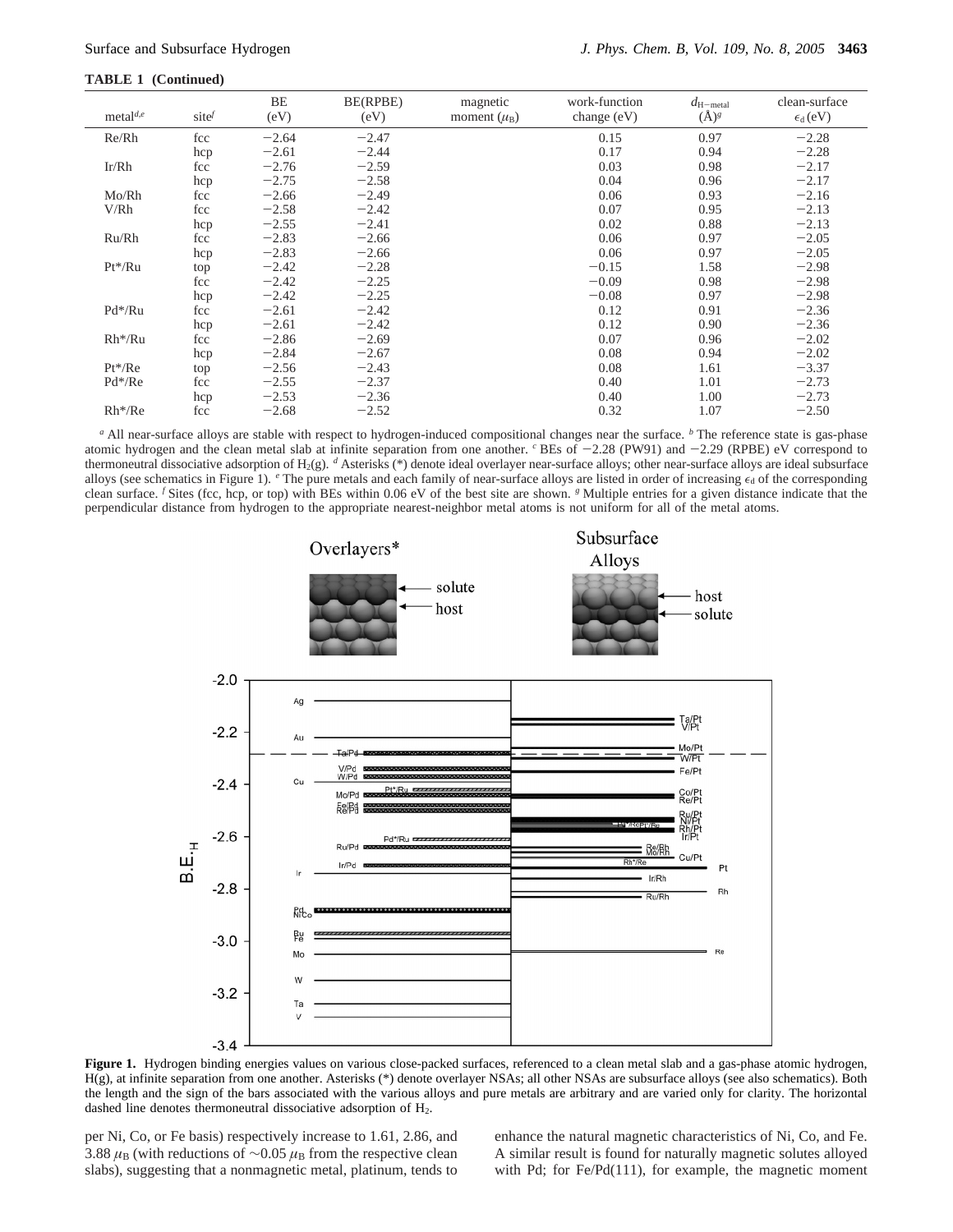**TABLE 2: Estimated Surface Diffusion Barriers for Surface Hydrogen on the Closest-Packed Surfaces of Selected Transition Metals and Near-Surface Alloys**

| metal | surface diffusion barrier <sup>a</sup> | diffusion pathway <sup>b</sup> |
|-------|----------------------------------------|--------------------------------|
| Ag    | 0.13                                   | $fcc - bridge - hep$           |
| Au    | 0.12                                   | $fcc - bridge - hep$           |
| Ir    | 0.13                                   | $top - fcc - top$              |
| Pt    | 0.04                                   | $fcc - bridge - hep$           |
| Cu    | 0.15                                   | $fcc - bridge - hep$           |
| Re    | 0.17                                   | $fcc - bridge - hep$           |
| Rh    | 0.11                                   | $fcc - bridge - hep$           |
| Ru    | 0.14                                   | $fcc - bridge - hep$           |
| Pd    | 0.15                                   | $fcc - bridge - hep$           |
| Ni    | 0.14                                   | $fcc - bridge - hep$           |
| Co    | 0.16                                   | fcc-bridge-hcp                 |
| W     | 0.08                                   | $qt-sb-qt$                     |
|       | 0.24                                   | $qt-lb-qt$                     |
| Mo    | 0.14                                   | $qt-sb-qt$                     |
|       | 0.18                                   | $qt-lb-qt$                     |
| Fe    | 0.15                                   | $qt-sb-qt$                     |
|       | 0.06                                   | $qt-lb-qt$                     |
| Ta    | 0.26                                   | $qt-sb-qt$                     |
|       | 0.15                                   | $qt-lb-qt$                     |
| V     | 0.31                                   | $qt-sb-qt$                     |
|       | 0.08                                   | $qt-lb-qt$                     |
| W/Pt  | 0.09                                   | $top - fcc - top$              |
| Re/Pt | 0.08                                   | top-fcc-top                    |
| Ru/Pt | 0.03                                   | $fcc - bridge - hep$           |
| Ni/Pt | 0.07                                   | fcc-bridge-hcp                 |
|       |                                        |                                |

<sup>*a*</sup> All energies are reported in eV. <sup>*b*</sup> qt = quasi-3-fold. sb = short bridge.  $lb =$ long bridge.

per Fe atom is 3.76  $\mu$ B [a 0.05  $\mu$ B reduction from the Fe/ Pd(111) clean slab]. None of the other pure elements or alloys examined in this study are found to have a nonzero magnetic moment. Finally, Table 1 indicates that the perpendicular hydrogen-metal distance in 3-fold sites varies between <sup>∼</sup>0.7 and ∼1.1 Å across the fcc/hcp metals and their alloys. When hydrogen is adsorbed on top sites, the perpendicular hydrogenmetal distance is  $\sim$ 1.6 Å for all of the metals and alloys considered here.

Atomic hydrogen surface diffusion-barrier estimates, and the corresponding diffusion paths, for selected pure metals and NSAs are presented in Table 2. The barriers, which are estimated from the difference in BEs at the sites indicated in the table, are generally small; values of 0.10-0.15 eV are typical for both

pure metals and alloys. Thus, it is expected that hydrogen will diffuse rapidly on most of these surfaces.

BE<sub>H</sub> data for the most favorable adsorption configurations are presented in the form of a spectrum in Figure 1. The figure indicates that a modest range of  $BE_H$  values exists, ranging from endothermic [compared to  $H_2(g)$ ] adsorption on pure Ag and Au (BE<sub>H</sub> values of  $-2.08$  and  $-2.22$  eV, respectively) to very strong binding on W, Ta, and V (BE<sub>H</sub> values of  $-3.15, -3.24$ , and  $-3.29$  eV, respectively). The BE<sub>H</sub> values on NSAs fall primarily between these two extremes, forming a quasicontinuous spectrum of BEs between the reactive base metals and the unreactive coinage metals.

**Subsurface Hydrogen.** The BEs and preferred sites for subsurface hydrogen are listed in Table 3; the magnetic moments per naturally magnetized metal atom are also given where appropriate, and the distances (perpendicular to the surface plane) between absorbed hydrogen and the nearest-neighbor metal atoms in both the surface and subsurface metal layers are tabulated. Two subsurface sites, the octahedral (under fcc) and the tetrahedral II (under top) sites, are favorably occupied by hydrogen [the tetrahedral I (under hcp) site is only favorably occupied on Pt and Pd]. For the majority of the metals and alloys considered, a clear preference for one or the other of these sites is found (this is in contrast to the situation with surface hydrogen, where the fcc and hcp sites generally have comparable BEs). In a few cases (Pt, Pd, Fe/Pt, Co/Pt, Rh/Pt, Ni/Pt, and V/Pd), however, two or more quasi-degenerate subsurface configurations do exist. The range of subsurface BEs is ∼1.5 eV (see Figure 2); this is slightly larger than the corresponding range of surface BEs (∼1.25 eV). The strongest subsurface binding is found for Pd ( $BE = -2.53$  eV), while the weakest is found for Ir ( $BE = -1.06$  eV). Interestingly, Pd is the only metal considered with an exothermic formation energy for subsurface hydrogen, although Cu/Pt(111)  $(-2.22 \text{ eV})$ , V/Pd-(111) ( $-2.20$  eV), and Ni(111) ( $-2.19$  eV) have only weakly endothermic formation energies.

The magnetic moments (per naturally magnetized metal atom) for pure Ni, Co, and Fe with subsurface hydrogen (0.68, 1.67, and 2.53  $\mu_{\rm B}$ , respectively; Table 3) are similar to the corresponding moments with surface hydrogen. Alloying these metals with platinum increases the magnetic moments (on a per Ni, Co, or Fe basis) to ~1.46, 2.75, and 3.84  $\mu_B$ , respectively, again



**Figure 2.** Subsurface hydrogen binding energies on various close-packed surfaces, referenced to a clean metal slab and a gas-phase atomic hydrogen, H(g), at infinite separation from one another. See also Figure 1 caption.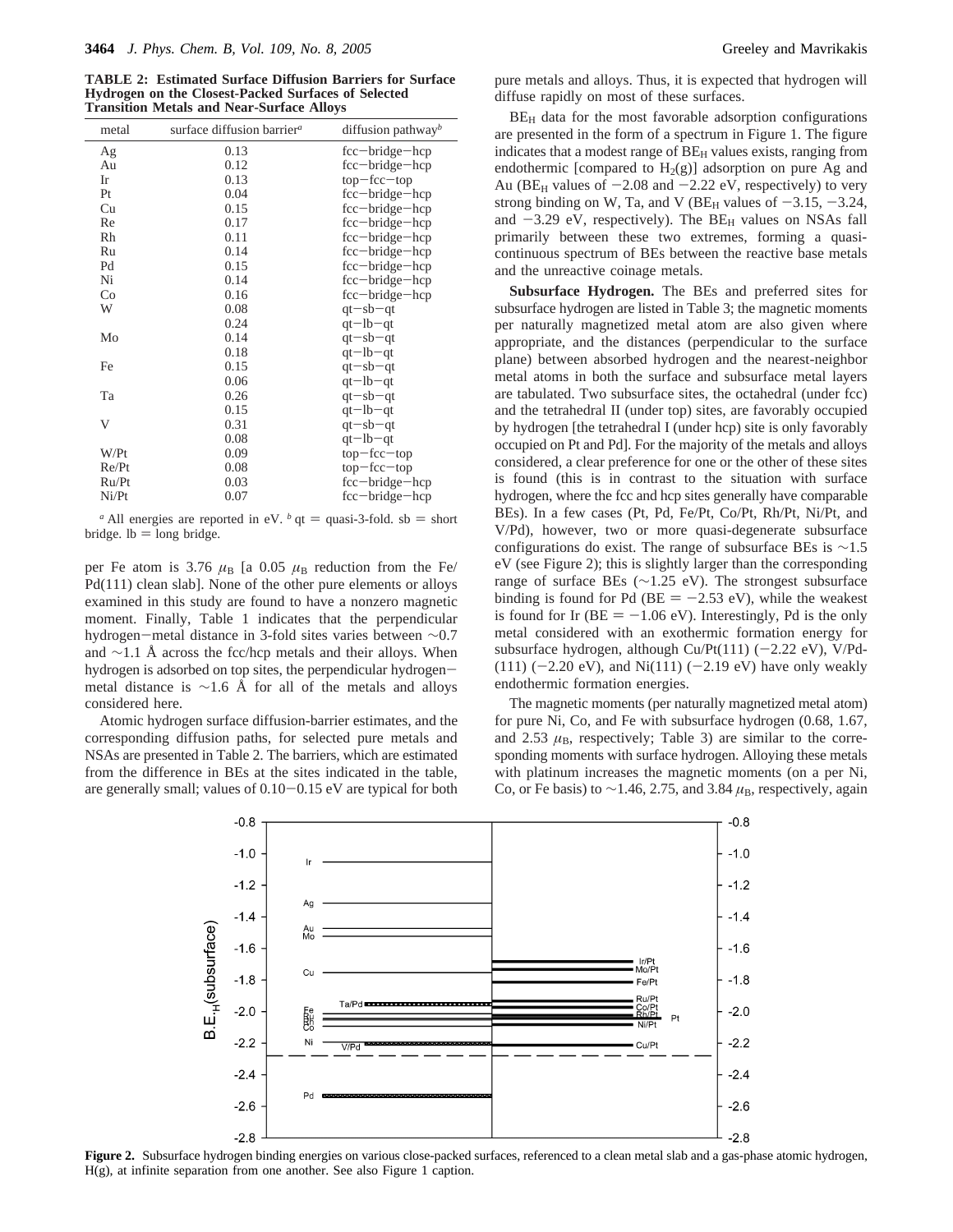| TABLE 3: Binding Energy (BE) of Subsurface Hydrogen on the Close-Packed Surfaces of Various Pure Metals and |  |  |  |  |  |
|-------------------------------------------------------------------------------------------------------------|--|--|--|--|--|
| Near-Surface Alloys <sup><math>a-d</math></sup>                                                             |  |  |  |  |  |

|       | preferred         |           | BE(RPBE) | magnetic           | $d_{\mathrm{H-surface}}$ | $d_{\rm H-supsurface}$ |
|-------|-------------------|-----------|----------|--------------------|--------------------------|------------------------|
| metal | site <sup>e</sup> | $BE$ (eV) | (eV)     | moment $(\mu_B)^f$ | $(\AA)^g$                | $(\check{A})^h$        |
| Ag    | tetra II          | $-1.31$   | $-1.18$  |                    | 1.95                     | 0.68                   |
| Au    | tetra II          | $-1.47$   | $-1.36$  |                    | 1.90                     | 0.81                   |
| Ir    | tetra II          | $-1.06$   | $-0.92$  |                    | 1.62                     | 0.97                   |
| Pt    | tetra I           | $-2.04$   | $-1.89$  |                    | 0.60                     | 1.90                   |
|       | tetra II          | $-2.04$   | $-1.90$  |                    | 1.69                     | 1.00                   |
| Cu    | octahedral        | $-1.75$   | $-1.58$  |                    | 0.55                     | 1.64                   |
| Rh    | octahedral        | $-2.05$   | $-1.89$  |                    | 0.83                     | 1.41                   |
| Ru    | octahedral        | $-2.04$   | $-1.89$  |                    | $0.83/0.86^{i}$          | 1.33                   |
| Pd    | octahedral        | $-2.53$   | $-2.35$  |                    | 0.78                     | 1.58                   |
|       | tetra I           | $-2.53$   | $-2.33$  |                    | 0.58                     | 1.84                   |
|       | tetra II          | $-2.49$   | $-2.32$  |                    | 1.72                     | 0.84                   |
| Ni    | octahedral        | $-2.19$   | $-1.99$  | 0.68               | 0.94                     | 1.13                   |
| Co    | octahedral        | $-2.09$   | $-1.88$  | 1.67               | 0.94                     | 1.07                   |
| Mo    | underbridge       | $-1.53$   | $-1.38$  |                    | 1.09                     | 1.24                   |
| Fe    | underbridge       | $-2.01$   | $-1.81$  | 2.53               | 1.06                     | 1.08                   |
| Mo/Pt | octahedral        | $-1.73$   | $-1.59$  |                    | 0.87                     | 1.45                   |
| Fe/Pt | octahedral        | $-1.82$   | $-1.63$  | 3.84               | 0.54                     | 1.57                   |
|       | tetra II          | $-1.77$   | $-1.58$  | 3.69               | 1.78                     | 0.40                   |
| Ir/Pt | tetra II          | $-1.68$   | $-1.54$  |                    | 1.76                     | 0.81                   |
| Ru/Pt | octahedral        | $-1.93$   | $-1.77$  |                    | 0.80                     | 1.49                   |
| Co/Pt | tetra II          | $-1.97$   | $-1.77$  | 2.75               | 1.75                     | 0.36                   |
|       | octahedral        | $-1.97$   | $-1.79$  | 2.83               | 0.71                     | 1.37                   |
| Rh/Pt | tetra II          | $-2.02$   | $-1.87$  |                    | 1.74                     | 0.73                   |
|       | octahedral        | $-1.98$   | $-1.82$  |                    | 0.73                     | 1.56                   |
| Ni/Pt | tetra II          | $-2.08$   | $-1.90$  | 1.46               | 1.76                     | 0.37                   |
|       | octahedral        | $-2.03$   | $-1.88$  | 1.56               | 0.69                     | 1.41                   |
| Cu/Pt | octahedral        | $-2.22$   | $-2.03$  |                    | 0.50                     | 1.63                   |
| Ta/Pd | octahedral        | $-1.96$   | $-1.81$  |                    | 0.98                     | 1.35                   |
| V/Pd  | octahedral        | $-2.20$   | $-2.07$  |                    | 1.06                     | 1.11                   |
|       | tetra II          | $-2.16$   | $-2.02$  |                    | 1.87                     | 0.30                   |
|       |                   |           |          |                    |                          |                        |

*<sup>a</sup>* The indicated near-surface alloys are ideal subsurface alloys. *<sup>b</sup>* All near-surface alloys are stable with respect to hydrogen-induced changes in composition near the surface. *<sup>c</sup>* The reference state is gas-phase atomic hydrogen and the clean metal slab at infinite separation from one another. *d* BEs of -2.28 (PW91) and -2.29 (RPBE) eV correspond to thermoneutral dissociative absorption of H<sub>2</sub>(g). *e* Sites (octahedral, below surface fcc sites; tetrahedral I, below surface hcp sites; tetrahedral II, directly below surface metal atoms) with BEs within 0.06 eV of the best site are shown. *f* The magnetic moment is given per naturally magnetized metal atom in the presence of absorbed hydrogen.  $g/d_H$ -surface  $=$  perpendicular distance of hydrogen to the plane of nearest-neighbor surface metal atoms. *h*  $d_{\text{H-subsurface}}$  = perpendicular distance of hydrogen to the plane of nearest-neighbor subsurface (second layer) metal atoms. *<sup>i</sup>* Multiple entries for a given distance indicate that the perpendicular distance from hydrogen to the appropriate nearest-neighbor metal atoms is not uniform for all of the metal atoms.

comparable to the corresponding results with surface hydrogen. Finally, the sixth column of Table 3 gives the perpendicular distances between subsurface hydrogen and the nearest-neighbor surface metal atoms, and the seventh column indicates the perpendicular distances between hydrogen and the nearestneighbor subsurface metal atoms. Hydrogen in octahedral sites is substantially closer to the surface metal layer than to the subsurface layer; this observation holds for both pure metals and for NSAs. In the tetrahedral II (under top) sites, however, the reverse is true; hydrogen is closer to the subsurface layer. Again, this result seems to hold both for pure metals and for alloys.

The energetic results for selected pure metals and NSAs (Tables 1 and 3) are summarized in Figure 3. The horizontal dashed line is the zero of the energy scale, corresponding to  $H<sub>2</sub>(g)$  and the clean metal slabs at infinite separation from one another. The metals and alloys are shown in order of increasing surface d-band center ( $\epsilon_d$ ; Table 1). Figure 4 is a plot of the thermochemical barriers for surface-to-subsurface diffusion (the difference in energies between the best surface and best subsurface sites) on all Pt- and Pd-based NSAs for which the thermochemistry of both surface and subsurface hydrogen has been analyzed (Tables 1 and 3); the kinetic diffusion barriers, where available, are superimposed on these values. With the exception of the Ir/Pt(111) subsurface alloy, the thermochemical

diffusion barriers on the NSAs are seen to be lower than the barriers for the corresponding pure host.

Table 4 lists the calculated harmonic vibrational frequencies, together with available experimental values, for surface hydrogen in the most favorable binding sites on selected pure metals and NSAs; the corresponding ZPEs are also tabulated. For both pure metals and alloys, surface hydrogen has two degenerate or near-degenerate vibrational modes and one mode of higher frequency. The mode of higher frequency is typically ∼1050 cm<sup>-1</sup> for 3-fold sites and  $\sim$ 2050 cm<sup>-1</sup> for top sites; the degenerate modes vary in frequency from  $300-500$  cm<sup>-1</sup> (top sites) to  $500-1000$  cm<sup>-1</sup> (3-fold sites). The magnitude of the total ZPE (including all three vibrational modes) for a given hydrogen atom is significant (∼0.15 eV in most cases). However, the ZPE correction to the products of dissociative  $H<sub>2</sub>$  adsorption (two H atoms) is approximately equal to the ZPE of gas-phase H2; thus, the net ZPE correction for dissociative H2 adsorption is generally small.

Figure 5 is a plot of the non-ZPE-corrected BEs of both surface and subsurface hydrogen against the  $\epsilon_d$  values of the corresponding clean metal surfaces (Tables 1 and 3). For the Pt-based subsurface alloys, it is seen that there are separate linear correlations for surface and subsurface hydrogen. Similar correlations exist for the pure metals, although the scatter in the data is somewhat greater than is the scatter for the Pt-based alloys.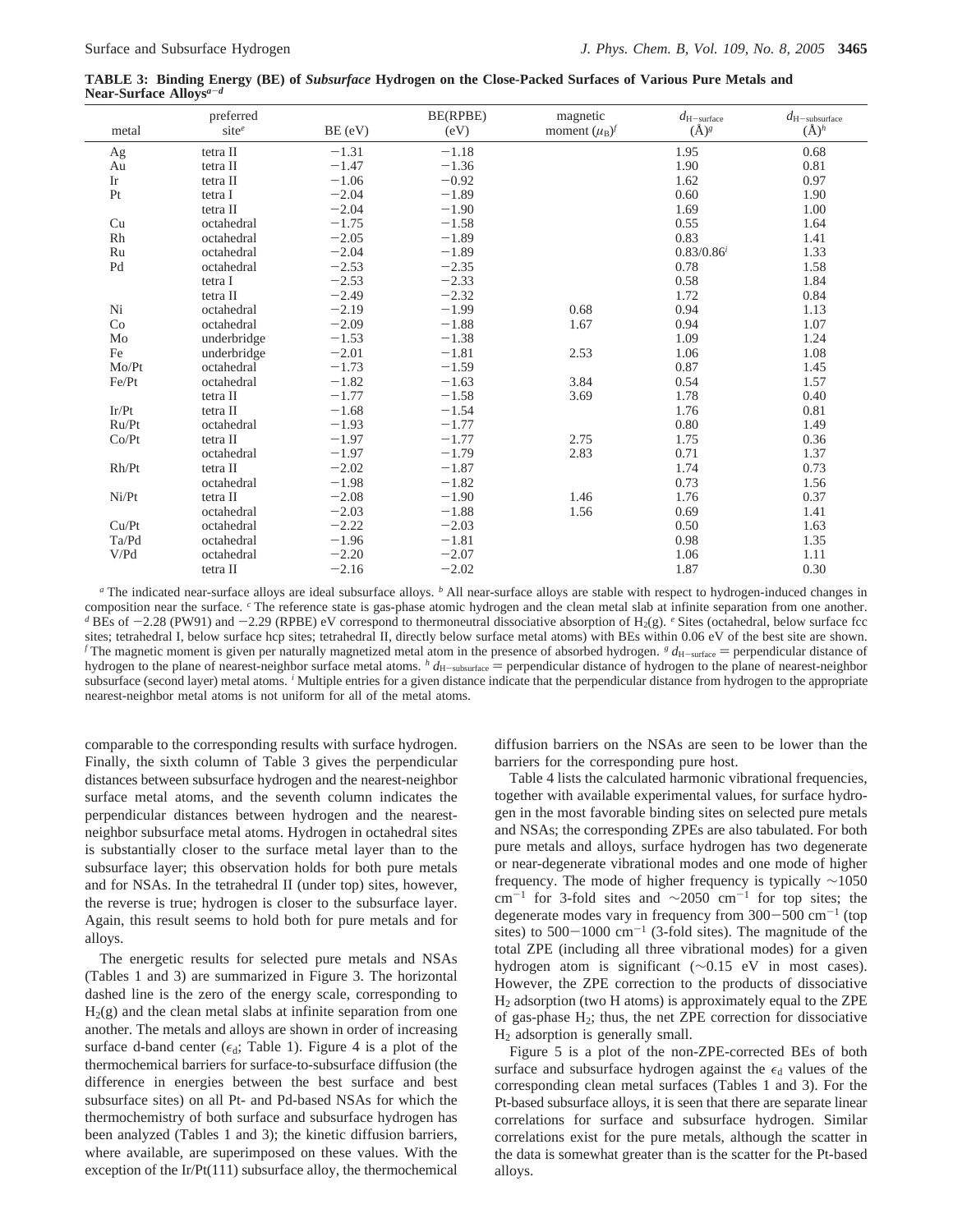

Figure 3. BEs of surface and subsurface hydrogen, referenced to a clean metal slab and a gas-phase hydrogen atom, H(g), at infinite separation from one another. Sub = subsurface. Su = surface. The horizontal dashed line denotes thermoneutral dissociative adsorption/absorption of H<sub>2</sub>.



## **Metal or Alloy**

**Figure 4.** Thermochemical and kinetic barriers for diffusion of hydrogen from surface to subsurface. Bars with diagonal lines are Pt or Pt-based ideal subsurface alloys, and bars with crosshatches represent Pd or Pd-based ideal subsurface alloys. The bar height gives the thermochemical diffusion barrier. Horizontal dashed lines denote the kinetic barrier for hydrogen surface-to-subsurface diffusion processes.

## **Discussion**

**Hydrogen on Pure-Metal Surfaces.** The thermochemical binding characteristics of surface atomic hydrogen presented above are largely consistent with available experimental and theoretical data. First, the general, calculated preference of surface hydrogen for 3-fold sites (Table 1) is in excellent agreement with a variety of experimental and computational studies on pure-metal single crystals.<sup>9,19,31,33,53,63,64,82,95,99,144,145</sup> Good agreement is also found for the unusual case of  $Ir(111)$ , where hydrogen prefers top-site adsorption (see work by Hagedorn et al.<sup>113</sup> and Krekelberg et al.<sup>145</sup> for detailed discussions of this case). Far fewer studies exist with which to compare our calculated site preferences for surface hydrogen on NSAs, but the good agreement found on pure metals suggests that the NSA site preferences are likely to be accurate (similar arguments apply to the calculated site preferences for subsurface hydrogen on pure- and alloy-metal surfaces). Second, geometric parameters calculated for hydrogen adsorption on pure metals agree well with experimental results. For example, on Ni(111), experimental measurements suggest a hydrogen-surface distance of 0.98  $\pm$  0.08 Å,<sup>42</sup> in agreement with our calculated value of 0.92 Å (note that the H position is compared to the clean-metalsurface position for this value, in contrast to the convention adopted in Table 1). On Mo(110), a H-Mo bond length of 1.93 Å is estimated from LEED measurements;<sup>146</sup> the corresponding calculated value in the present study (not reported in Table 1) is 1.95-2.06 Å (we find that the distances of the H atom in the quasi-3-fold site to the three adjacent Mo atoms are not equivalent). On  $W(110)$ , VLEED was used to measure a H-W bond length of 2.09 Å;<sup>92</sup> our calculated range of 1.92-2.05 Å [see comments for  $Mo(110)$ ] is in reasonable agreement with this value. On Fe(110), a LEED-determined H-Fe distance of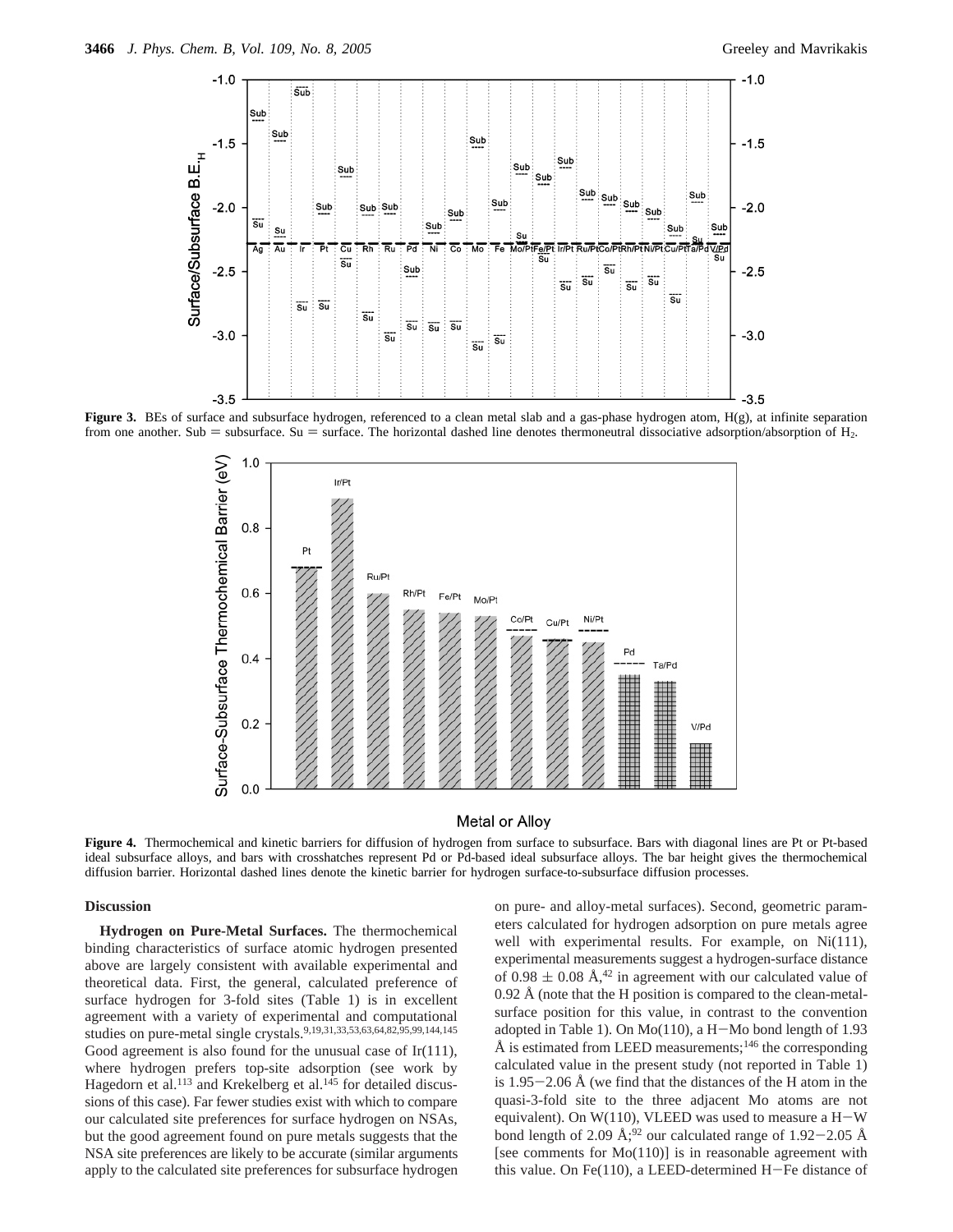**TABLE 4: Calculated Harmonic Vibrational Frequencies and Zero-Point Energies (ZPEs) of** *Surface* **Hydrogen on Various Transition Metals and Transition-Metal Near-Surface Alloys***<sup>a</sup>*-*<sup>e</sup>*

| site          | calcd<br>frequencies<br>$\rm (cm^{-1})$ | experimental<br>frequencies<br>$\rm (cm^{-1})$ | calcd ZPE<br>(eV) |
|---------------|-----------------------------------------|------------------------------------------------|-------------------|
| fcc           | 766, 770, 793                           | 703.857 <sup>f</sup>                           | 0.14              |
| fcc           | 738, 746, 815                           |                                                | 0.14              |
| top           | 456(2), 2168                            | 540, 2030 <sup>s</sup>                         | 0.19              |
| fcc           | 589, 592, 1043                          | 250, 548 <sup>h</sup>                          | 0.14              |
| top           | 344, 352, 2213                          |                                                | 0.18              |
| fcc           | 873, 878, 1015                          | 807, $1043^i$                                  | 0.17              |
| fcc           | 743, 753, 1085                          | $639 - 728$ , 1116 <sup>j</sup>                | 0.16              |
| fcc           | 792, 812, 1115                          | 695, $1075^k$                                  | 0.17              |
| fcc           | 871, 876, 954                           | 776, $1003l$                                   | 0.17              |
| fcc           | 891, 909, 1154                          | 765, $1100^m$                                  | 0.18              |
| fcc           | 879, 885, 1139                          |                                                | 0.18              |
| 3-fold hollow | 762, 826, 1250                          | 550, 770, 1250 <sup>n</sup>                    | 0.18              |
| 3-fold hollow | 781, 817, 1163                          | 710, $1071°$                                   | 0.17              |
| 3-fold hollow | 768, 919, 1074                          | 880, 1060 <sup>p</sup>                         | 0.17              |
| fcc           | 676, 682, 948                           |                                                | 0.14              |
| top           | $440(2)$ , 2010                         |                                                | 0.18              |
| fcc           | 742, 750, 973                           |                                                | 0.15              |
| top           | 388(2), 2115                            |                                                | 0.18              |
| fcc           | 554, 562, 1023                          |                                                | 0.13              |
| fcc           | 625, 626, 982                           |                                                | 0.14              |
| top           | 340, 351, 2094                          |                                                | 0.17              |
| hcp           | 711, 716, 1019                          |                                                | 0.15              |
| fcc           | 639, 646, 1006                          |                                                | 0.14              |
| top           | 323, 326, 2134                          |                                                | 0.17              |
| fcc           | 724, 730, 983                           |                                                | 0.15              |
| fcc           | 749, 754, 1012                          |                                                | 0.16              |
| fcc           | 823, 829, 949                           |                                                | 0.16              |
|               |                                         |                                                |                   |

*<sup>a</sup>* Experimental frequencies are listed where available. *<sup>b</sup>* All nearsurface alloys shown here are ideal subsurface alloys and are stable with respect to hydrogen-induced changes in composition near the surface. <sup>*c*</sup> The ZPEs refer to a single hydrogen atom. <sup>*d*</sup> The ZPE of H<sub>2</sub>(g) is 0.27 eV. *<sup>e</sup>* To illustrate the effect of site preference on ZPE, ZPEs for both 3-fold and top sites are reported for selected pure metals and alloys. *<sup>f</sup>* Lee, G.; Plummer, E. W. *Phys. Re*V*. B: Condens. Matter Mater. Phys.* **1995**, *51*, 7250. *<sup>g</sup>* Hagedorn, C. J.; Weiss, M. J.; Weinberg, W. H. *Phys. Re*V*. B: Condens. Matter Mater. Phys.* **<sup>1999</sup>**, *<sup>60</sup>*, R14 016. *<sup>h</sup>* Badescu, S. C.; Salo, P.; Ala-Nissila, T.; Ying, S. C.; Jacobi, K.; Wang, Y.; Bedürftig, K.; Ertl, G. *Phys. Rev. Lett.* **2002**, 88, 1361011-1-1361011-4. *<sup>i</sup>* Lee, G.; Plummer, E. W. *Surf. Sci.* **2002**, *498*, 229. *<sup>j</sup>* Yanagita, H.; Fujioka, H.; Aruga, T.; Takagi, N.; Nishijima, M. *Surf. Sci.* **1999**, *441*, 507. *<sup>k</sup>* Conrad, H.; Scala, R.; Stenzel, W.; Unwin, R. *J. Chem. Phys.* **1984**, *81*, 6371. *<sup>l</sup>* Conrad, H.; Kordesch, M. E.; Scala, R.; Stenzel, W. *J. Electron Spectrosc. Relat. Phenom.* **1986**, *38*, 289. *<sup>m</sup>* Johnson, A. D.; Maynard, K. J.; Daley, S. P.; Yang, Q. Y.; Ceyer, S. T. *Phys. Re*V*. Lett.* **<sup>1991</sup>**, *<sup>67</sup>*, 927. *<sup>n</sup>* Balden, M.; Lehwald, S.; Ibach, H. *Phys. Re*V*. B: Condens. Matter Mater. Phys.* **<sup>1996</sup>**, *<sup>53</sup>*, 7479. *<sup>o</sup>* Kroger, J.; Lehwald, S.; Ibach, H. *Phys. Re*V*. B: Condens. Matter Mater. Phys.* **1997**, *55*, 10 895. *<sup>p</sup>* Baro´, A. M.; Erley, W. *Surf. Sci.* **1981**, *112*, L759.

1.75  $\AA^{44}$  agrees well with our calculated value of 1.78  $\AA$ , and on Pd(111), a LEED value of 1.78  $\pm$  0.05 Å<sup>31</sup> for the H-Pd distance is close to our value of 1.82 Å.

Third, although we sometimes overestimate available experimental results, our calculated BE<sub>H</sub> values are in reasonable agreement with these values (Table 5). We note, in passing, that inherent limitations in the accuracy of temperatureprogrammed desorption (TPD) techniques, together with differences in coverage between the experiments and our calculations, may explain some of the reported experimental/ theoretical differences. TPD spectra of  $H<sub>2</sub>$  desorption from Ru(0001) give an estimated energy change of 1.28  $eV$ ;<sup>147</sup> this agrees well with our calculated PW91 value of 1.37 eV for H2 desorption. TPD has also been used to determine adsorption energies for hydrogen on Ni(111);<sup>62,63</sup> the value of about  $-0.50$ 



**Figure 5.** Binding energy (BE) versus surface  $d$ -band center  $(\epsilon_d)$ correlations for surface and subsurface hydrogen. Solid circles and thick solid line  $=$  surface H on Pt ideal subsurface alloys. Open circles and  $long-dashed line = subsurface H on Pt ideal subsurface alloys. Solid$ triangles and thin dotted line  $=$  surface H on pure metals. Open triangles and thin solid line  $=$  subsurface H on pure metals.

**TABLE 5: Calculated and Measured Desorption Energies (DE) for Surface Hydrogen on the Close-Packed Surfaces of Selected Transition Metals***<sup>a</sup>*-*<sup>d</sup>*

| metal | PW91 DE | RPBE DE | experimental DE                |
|-------|---------|---------|--------------------------------|
| Ir    | 0.91    | 0.65    | $0.55^{e}$                     |
| Pt    | 0.88    | 0.53    | $0.69 \pm 0.07$                |
| Rh    | 1.06    | 0.72    | 0.81 <sup>g</sup>              |
| Ru    | 1.37    | 1.04    | $1.28^{h}$                     |
| Pd    | 1.19    | 0.79    | $0.90^{i}$                     |
| Ni    | 1.22    | 0.85    | $1.00^{j}$ , 0.98 <sup>k</sup> |
| Co    | 1.21    | 0.81    | 0.69 <sup>l</sup>              |
| W     | 1.74    | 1.48    | 1.52 <sup>m</sup>              |
| Mo    | 1.53    | 1.26    | 1.47 <sup>n</sup>              |
| Fe    | 1.42    | 0.98    | $1.13^{o}$                     |

*<sup>a</sup>* Calculated results are given for both the PW91 and RPBE functionals. *<sup>b</sup>* DE is defined as the energy change for the removal of two H atoms from the surface to form gas-phase  $H_2$ ;  $DE = -2BE$  – 4.57, where 4.57 is the PW91 bond energy of gas-phase  $H_2$  (4.58 for RPBE). *<sup>c</sup>* BE is defined as the binding energy of atomic hydrogen, referenced to gas-phase atomic H and a clean metal slab at infinite separation from one another. *<sup>d</sup>* All energies are reported in eV. *<sup>e</sup>* Engstrom, J. R.; Tsai, W.; Weinberg, W. H. *J. Chem. Phys.* 1987, *87*, 3104. *<sup>f</sup>* Norton, P. R.; Davies, J. A.; Jackman, T. E. *Surf. Sci.* 1982, *121*, 103. *<sup>g</sup>* Yates, J. T.; Thiel, P. A.; Weinberg, W. H. *Surf. Sci.* 1979, 427. *<sup>h</sup>* Jachimowski, T. A.; Meng, B.; Johnson, D. F.; Weinberg, W. H. *J. Vac. Sci. Technol. A* 1995, *13*, 1564. *<sup>i</sup>* Conrad, H.; Ertl, G.; Latta, E. E. *Surf. Sci.* 1974, *41*, 435. *<sup>j</sup>* Christmann, K.; Schober, O.; Ertl, G.; Neumann, M. *J. Chem. Phys.* 1974, *60*, 4528. *<sup>k</sup>* Lapujoulade, J.; Neil, K. S. *J. Chem. Phys.* 1972, *57*, 3535. *<sup>l</sup>* Bridge, M. E.; Comrie, C. M.; Lambert, R. M. *J. Catal.* 1979, *58*, 28. *<sup>m</sup>* Nahm, T. U.; Gomer, R. *Surf. Sci.* 1997, *<sup>375</sup>*, 281-292. *<sup>n</sup>* Mahnig, M.; Schmidt, L. D. *Z. Phys. Chem.* 1972, *80*, 71. *<sup>o</sup>* Bozso, F.; Ertl, G.; Grunze, M.; Weiss, M. *Appl. Surf. Sci.* 1977, *1*, 103.

 $eV$  (gas-phase  $H_2$  reference) obtained in those experiments is slightly less than our calculated value of  $-0.61$  eV ( $-2.89$  eV with respect to gas-phase atomic H). On Ir(111), an  $H_2$ desorption barrier of 0.55 eV has been measured with thermal desorption mass spectronomy (TDMS).<sup>114</sup> This barrier is somewhat less than the 0.91 eV barrier implied by Table 5; the addition of ZPE corrections to the theoretical value (Table 4), however, gives a desorption energy of 0.80 eV, in better agreement with the experimental results. On Pt(111), a  $D_2$ desorption barrier of  $0.69 \pm 0.07$  eV was determined with TPD; our calculated energy change for  $D_2$  desorption, 0.88 eV, appears to slightly overestimate this value (ZPE corrections do not change the calculated result in this particular case). On Pd(111),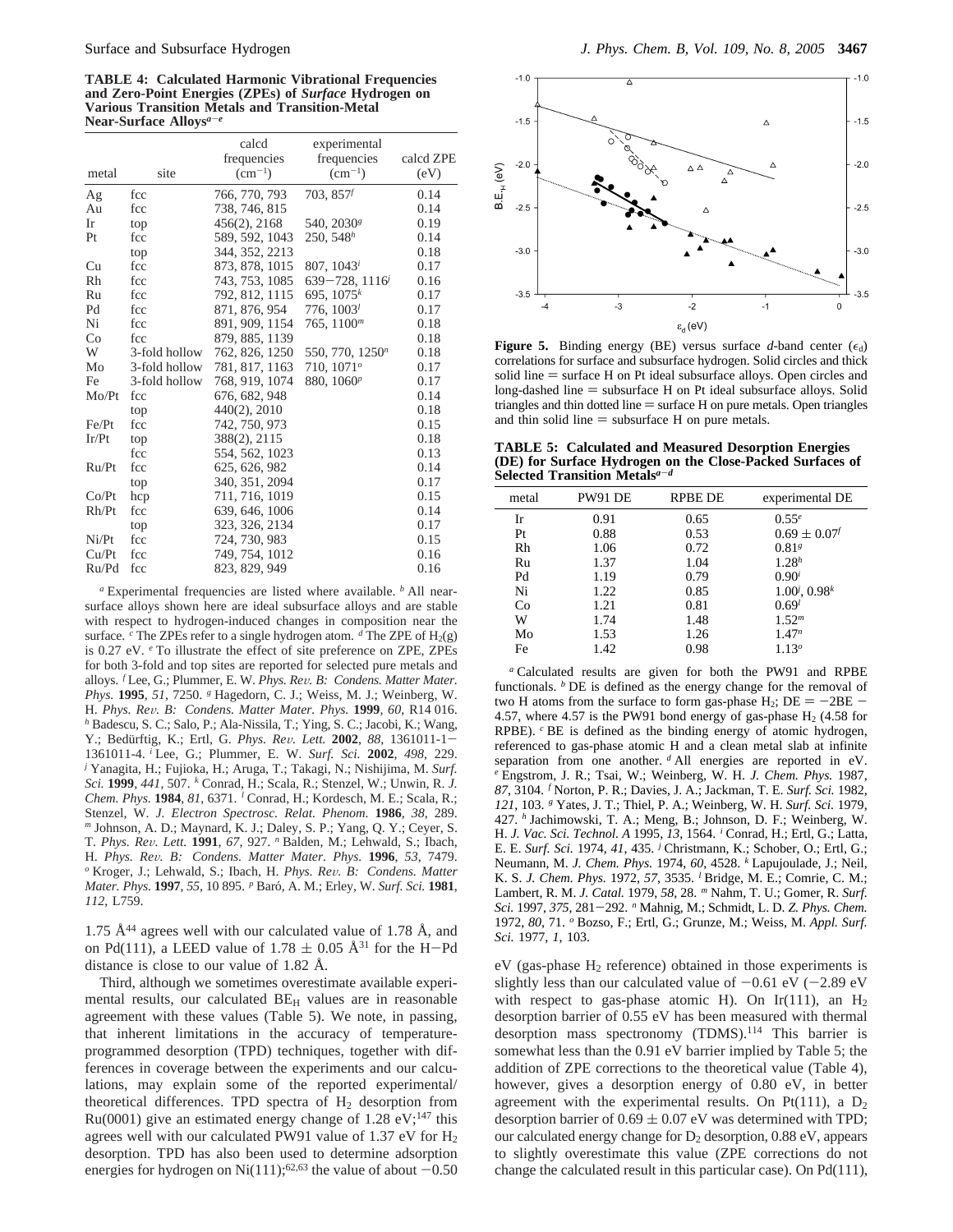an H<sub>2</sub> desorption heat of ∼0.90 eV was measured with TDS;<sup>148</sup> our values of 1.19 eV (1.12 eV with ZPE effects included) modestly overestimate the experimental results. On W(110), low-coverage  $H_2$  desorption energies of 1.52 eV (isosteric desorption techniques<sup>84</sup>) and 1.41 eV (TPD<sup>149</sup>) have been measured; the calculated value of 1.74 eV (1.65 eV with ZPE corrections) is, again, somewhat larger than the experimental results. On Rh $(111)$ , TDMS measurements gave an  $H<sub>2</sub>$  desorption energy of  $\sim$ 0.81 eV,<sup>150</sup> slightly lower than our calculated value of 1.06 eV (1.01 eV with ZPE corrections). On Mo(110), flash desorption mass spectroscopy was used to find a highbinding-energy state with a desorption energy of  $1.47 \text{ eV};^{151}$ this value is in reasonable agreement with our calculated value of 1.53 eV (1.46 eV with ZPE corrections). On Fe(110), a desorption energy of  $1.13$  eV was found with TDS;<sup>152</sup> this result is somewhat lower than our calculated value of 1.42 eV (1.35 eV with ZPE corrections). On Co(0001), TDS measurements give a desorption energy of  $\sim$ 0.69 eV,<sup>153</sup> substantially less than our ZPE-corrected result of 1.12 eV.

The above results suggest that the PW91-GGA DFT calculations generally overestimate the magnitude of experimentally measured hydrogen-binding and -desorption energies. Interestingly, however, RPBE values are generally lower than the experimental results by a comparable amount (Table 5); the combination of the PW91 and RPBE results thus bounds the experimental values.<sup>145</sup> We note that, although ZPEs do not have a large effect on the calculated BEs, they generally lead to a lowering of the calculated BEs, thus bringing the PW91 values into better agreement with experiments. Finally, because the deviations of the calculated values from the experimental results are roughly constant for most of the pure transition metals analyzed in this study, we suggest that trends predicted using the theoretical results will reliably anticipate experimental trends.

A final comparison between our pure-metal results and experimental measurements involves the vibrational frequencies of adsorbed hydrogen. Our calculated frequencies generally reproduce experimental results reasonably well (Table 4). The highest frequency modes agree with those of the experiments to within  $\sim$ 50 cm<sup>-1</sup>, or  $\sim$ 5% [the exceptions to this general trend of good agreement are found on  $Ir(111)$ , where the favored site is, atypically, a top site, and on Pt(111), where anharmonic effects, not accounted for in the present calculations, are known to play a particularly significant role<sup>53</sup>]. The lower frequency modes are more difficult to determine theoretically; there, the calculations typically overestimate the experimental results by  $100-150$  cm<sup>-1</sup>.

The above analyses demonstrate that our calculated site preferences, adsorption geometries, BEs, and vibrational frequencies on pure metals compare favorably to experimental values for these quantities. Where deviations between experimental and theoretical values do exist, the discrepancies generally involve roughly constant offsets from the experimental results, thus permitting the correct determination of trends across different metals from the theoretical results. Further, although very few experimental data exist with which to compare our calculated results on NSAs, we expect that the ability of our DFT calculations to accurately reproduce experimental trends will hold for these systems as well.

**Hydrogen on NSAs.** The BE spectrum for hydrogen on both NSAs and pure metals (Figure 1) clearly demonstrates that the noble metals (Au, Ag, and Cu) bind hydrogen very weakly (BEH  $\le$  -2.39 eV) while other transition metals exhibit considerably stronger binding (BE<sub>H</sub> values of between  $-2.72$  and  $-3.29$  eV). The class of NSAs analyzed in this study generally exhibits

weaker binding of hydrogen than do the pure, non-noble metals, in good agreement with the results of recent TPD experiments (we note, however, that most NSAs still bind hydrogen more strongly than do the pure, noble metals). $129,154$ 

Some of the NSAs considered in this study actually bind hydrogen as weakly as do the noble metals. These NSAs also show H-H scission transition states of considerably lower energy than those of the noble metals.<sup>130</sup> Thus, while Cu, Ag, and Au are inactive for processes involving the dissociation of  $H_2$ ,<sup>155,156</sup> the NSAs have lower H-H scission barriers and may<br>well be active for such processes. The NSAs, therefore, show well be active for such processes. The NSAs, therefore, show a highly desirable combination of catalytic characteristics for hydrogenation reactions; the low  $BE_H$  values would allow them to be operated at low temperatures (thus increasing selectivity), and the low dissociation barriers would permit them to remain active for hydrogenation processes.

The BEs of surface and subsurface hydrogen across the various NSAs and pure metals can be qualitatively understood in terms of the electronic structure of the clean-surface metal atoms. The data in Figure 5 show that a reasonable linear correlation exists between the  $\epsilon_d$  of Pt-terminated NSAs and the BE of both surface and subsurface hydrogen. The slopes of the  $BE_{H}$ <sup>surface</sup> and  $BE_{H}$ <sup>subsurface</sup> versus  $\epsilon_{d}$  lines are approximately equal, but the intercept of the BEHsubsurface correlation is at a somewhat higher energy. The differing intercepts reflect the generally more endothermic binding of hydrogen to subsurface (as opposed to surface) sites; we note that a single correlation between surface and subsurface  $BE_H$  values and  $\epsilon_d$  is not expected because of the greatly different interactions of the respective hydrogen states with their metal surroundings. Figure 5 also indicates that surface and subsurface BE<sub>H</sub> values on pure transition metals correlate reasonably well with  $\epsilon_d$ . There is more scatter in the pure-metal correlations, however, than there is in the correlations for Pt-terminated NSAs. The increased level of scatter may be the result of two effects; first, the overlap integrals of the respective pure-metal surfaces differ,<sup>157</sup> and second, the pure-metal correlations include data from metals with bcc crystal structures. The geometries of the surface and subsurface sites of bcc metals are different from the corresponding geometries of fcc and hcp metals, and such differences may lead to increased scatter in correlations that include a combination of metals of bcc and fcc (or hcp) crystal structures [we note that two of the data points that deviate the most from the best-fit line for subsurface hydrogen on pure metals (the  $\epsilon_d$ ) values are about  $-1$  eV for both data points) correspond to Fe(110) and Mo(110) surfaces.

**Subsurface Hydrogen.** The subsurface hydrogen data presented for pure metals and for selected NSAs (Table 3; Figures 2 and 3) demonstrate that, with the exception of pure Pd(111), the population of subsurface sites is energetically unfavorable with respect to  $H_2(g)$ , at least at a coverage of  $\frac{1}{4}$  ML. This result is consistent with a great body of literature that has shown the ability of Pd and Pd alloys to form subsurface/bulk hydrogen (see, e.g., refs 4 and 133) and with recent studies showing the difficulty of producing subsurface hydrogen on Ni(111) crystals.66,158,159 Figure 2 also demonstrates that, generally speaking, subsurface hydrogen binds more weakly to Pt-based NSAs than it binds to pure Pt; the same result is observed for several Pdbased NSAs. This trend is similar to the result, described above, that NSAs generally bind surface hydrogen more weakly than do the pure (non-noble) transition metals. Notable exceptions to the trend of weakened subsurface hydrogen binding on NSAs are seen for Ni/Pt and for Cu/Pt. In those cases, subsurface hydrogen is more stable than it is on pure Pt; this result might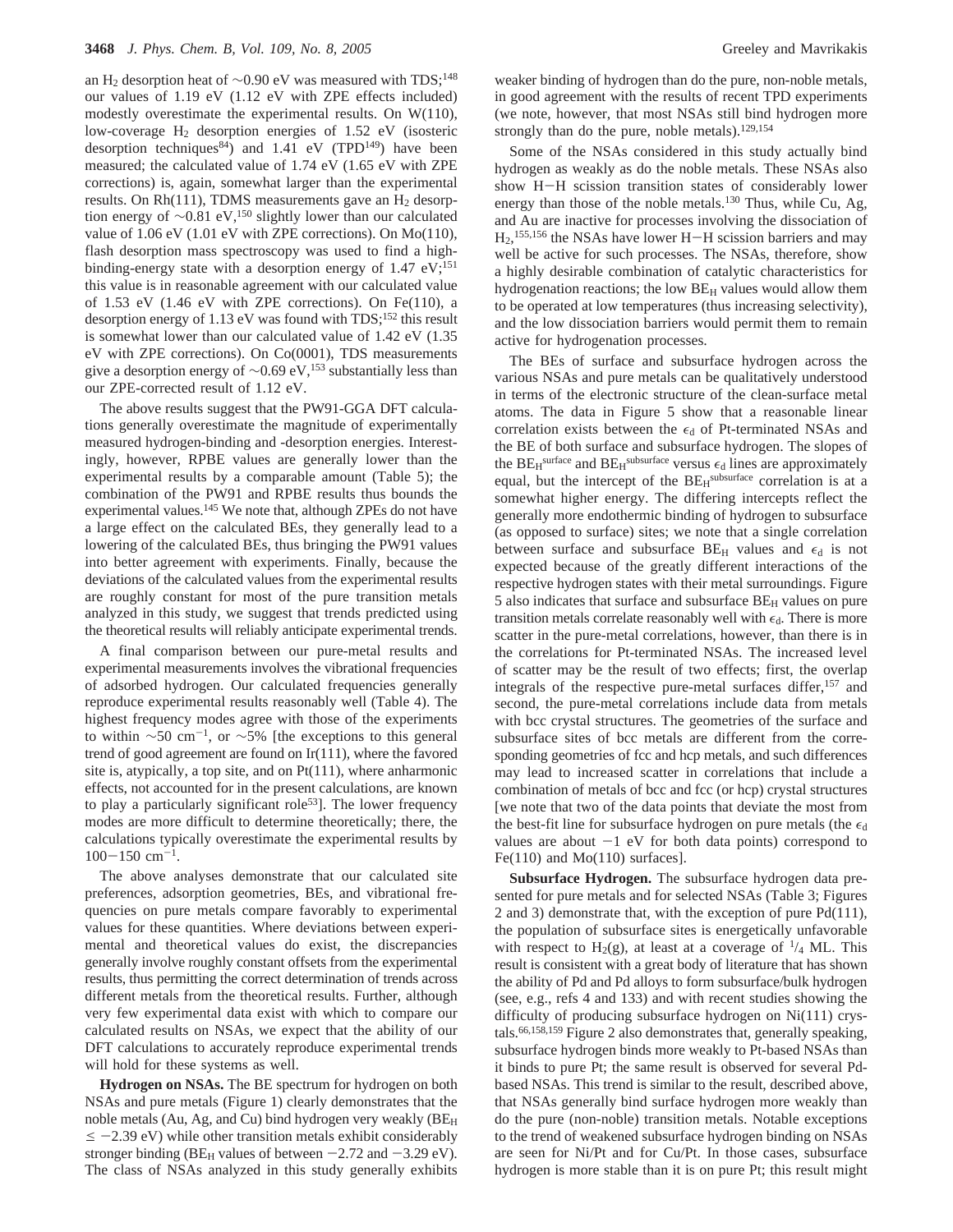be partially explained by the significant expansive strain induced in the Ni and Cu subsurface layers as they accommodate the larger Pt lattice constant (such strain effects are not significant for surface hydrogen on these subsurface alloys; there, the H is screened from the strained subsurface layers by an intervening, unstrained Pt surface layer).

Although the observed weaker binding of subsurface hydrogen on NSAs might suggest that NSAs would not function well in hydrogen-storage applications, these alloys could, nonetheless, find uses in this area because of the decreased diffusion barriers that they exhibit for surface-subsurface penetration of H atoms. Figure 4 demonstrates that, for all Pt-based subsurface alloys except Ir/Pt, the energy change for diffusion of hydrogen from the surface to the subsurface is less endothermic than it is on pure Pt. The Pd-based NSAs analyzed in the present work show similar trends. We note that the kinetic diffusion barriers are nearly equal to the thermochemical barriers in all cases for which detailed kinetic calculations have been performed. Thus, while the weaker  $BE_H$  values suggest that very high hydrogen pressures might be needed to stabilize subsurface hydrogen on NSAs, the reduced diffusion barriers indicate that the kinetics of hydrogen penetration to subsurface sites might be considerably improved on these alloys.

## **Conclusions**

The binding of atomic hydrogen to surface and subsurface sites on the close-packed surfaces of a large ensemble of pure metals and NSAs has been analyzed using periodic, selfconsistent DFT-GGA calculations. Adsorption geometries, BEs, and vibrational frequencies for surface hydrogen show reasonable agreement with available experimental data. On NSAs, hydrogen is generally observed to bind more weakly than it binds to the corresponding pure metals, although the binding is still stronger than it is with most noble metals (the gap in  $BE_H$ ) values between the noble metals and the other pure transition metals is thus bridged by the NSAs). On some of the NSAs, a favorable combination of weak H binding and facile  $H_2$ dissociation is observed, suggesting that these alloys might serve as improved hydrogenation catalysts. In general, subsurface hydrogen also binds more weakly to NSAs than to the corresponding pure host metal; population of subsurface sites is an endothermic process on all such alloys, as it is on all pure metals with the exception of Pd. Although the thermodynamics of subsurface H formation may be less favorable on NSAs than on pure transition metals, the diffusion barriers for H penetration into the subsurface are reduced on these alloys, suggesting that the kinetics of subsurface H formation may be improved on NSAs.

**Acknowledgment.** NSF supported this work through a CAREER Award (Grant CTS-0134561) to M.M. Additional partial support was provided by a DOE-BES Catalysis Science grant (Grant DE-FG02-03ER15469). Calculations were performed with National Energy Research Scientific Computing Center (NERSC) and Molecular Science Computing Facility (MSCF-PNNL) resources. We thank J. Chen for fruitful discussions.

#### **References and Notes**

- (1) Satterfield, C. N. *Heterogeneous Catalysis in Industrial Practice*, 2nd ed.; Krieger Pulishing Company: Malabar, FL, 1996.
- (2) Chorkendorff, I.; Niemantsverdriet, H. *Concepts of Modern Catalysis and Kinetics*; Wiley-VCH: Weinheim, Germany, 2003.
- (3) Somorjai, G. A. *Introduction to Surface Chemistry and Catalysis*; John Wiley: New York, 1994.

(4) Christmann, K. *Surf. Sci. Rep.* **1988**, *9*, 1.

- (5) Baddorf, A. P.; Jahns, V.; Zehner, D. M.; Zajonz, H.; Gibbs, D. *Surf. Sci.* **2002**, *498*, 74.
- (6) Hammer, B. *Phys. Re*V*. B: Condens. Matter Mater. Phys.* **<sup>2001</sup>**, *63*, 205423.
- (7) Jachimowski, T. A.; Weinberg, W. H. *J. Chem. Phys.* **1994**, *101*, 10997.
- (8) Chou, M. Y.; Chelikowsky, J. R. *Phys. Re*V*. Lett.* **<sup>1987</sup>**, *<sup>59</sup>*, 1737. (9) Schulz, J.; Taglauer, E.; Feulner, P.; Menzel, D. *Nucl. Instrum.*
- *Methods Phys. Res., Sect. B* **1992**, *64*, 588. (10) Conrad, H.; Scala, R.; Stenzel, W.; Unwin, R. *J. Chem. Phys.* **1984**,

*81*, 6371.

- (11) Chou, M. Y.; Chelikowsky, J. R. *Phys. Re*V*. B: Condens. Matter Mater. Phys.* **1989**, *39*, 5623.
- (12) Arena, M. V.; Westre, E. D.; Brown, D. E.; Kutzner, J.; George, S. M. *Surf. Sci.* **1995**, *325*, 151.
	- (13) Sun, Y. K.; Weinberg, W. H. *Surf. Sci.* **1989**, *214*, L246.
	- (14) Sokolowski, M.; Koch, T.; Pfnur, H. *Surf. Sci.* **1991**, *243*, 261.
	- (15) Shi, H.; Jacobi, K. *Surf. Sci.* **1994**, *313*, 289.
- (16) Barteau, M. A.; Broughton, J. Q.; Menzel, D. *Surf. Sci.* **1983**, *133*, 443.
	- (17) Yates, J. T., Jr. *Surf. Sci.* **1985**, *160*, 37.
- (18) Peden, C. H. F.; Goodman, D. W.; Houston, J. E.; Yates, J. T., Jr. *Surf. Sci.* **1988**, *194*, 92.
	- (19) Lindroos, M.; Pfnur, H.; Menzel, D. *Surf. Sci.* **1987**, *192*, 421.
- (20) Nobuhara, K.; Nakanishi, H.; Kasai, H.; Okiji, A. *J. Appl. Phys.* **2000**, *88*, 6897.
- (21) Pallassana, V.; Neurock, M.; Hansen, L. B.; Nørskov, J. K. *Phys. Re*V*. B: Condens. Matter Mater. Phys.* **<sup>1999</sup>**, *<sup>60</sup>*, 6146.
- (22) Løvvik, O. M.; Olsen, R. A. *Phys. Re*V*. B: Condens. Matter Mater. Phys.* **1998**, *58*, 10890.
- (23) Olsen, R. A.; Philipsen, P. H. T.; Baerends, E. J.; Kroes, G. J.; Løvvik, O. M. *J. Chem. Phys.* **1997**, *106*, 9286.
- (24) Lober, R.; Hennig, D. *Phys. Re*V*. B: Condens. Matter Mater. Phys.* **1997**, *55*, 4761.
- (25) Dong, W.; Kresse, G.; Furthmüller, J.; Hafner, J. *Phys. Rev. B: Condens. Matter Mater. Phys.* **1996**, *55*, 10952.

(26) Paul, J. F.; Sautet, P. *Surf. Sci.* **1996**, *356*, L403.

- (27) Paul, J. F.; Sautet, P. *Phys. Re*V*. B: Condens. Matter Mater. Phys.* **1996**, *53*, 8015.
- (28) Ezzehar, H.; Stauffer, L.; Dreysse, H.; Habar, M. *Surf. Sci.* **1995**, *333*, 144.
- (29) Hsu, C. H.; Elbatanouny, M.; Martini, K. M. *J. Electron Spectrosc. Relat. Phenom.* **1990**, *54*, 353.
- (30) Hsu, C. H.; Larson, B. E.; Elbatanouny, M.; Willis, C. R.; Martini, K. M. *Phys. Re*V*. Lett.* **<sup>1991</sup>**, *<sup>66</sup>*, 3164.
- (31) Felter, T. E.; Sowa, E. C.; van Hove, M. A. *Phys. Re*V*. B: Condens. Matter Mater. Phys.* **1989**, *40*, 891.
- (32) Stulen, R. H.; Kubiak, G. D. *J. Vac. Sci. Technol., A* **1987**, *5*, 535. (33) Eberhardt, W.; Louie, S. G.; Plummer, E. W. *Phys. Re*V*. B: Condens. Matter Mater. Phys.* **1983**, *28*, 465.
- (34) Conrad, H.; Kordesch, M. E.; Scala, R.; Stenzel, W. *J. Electron Spectrosc. Relat. Phenom.* **1986**, *38*, 289.
	- (35) Gdowski, G. E.; Felter, T. E. *J. Vac. Sci. Technol., A* **1986**, *4*, 1409.
	- (36) Felter, T. E.; Stulen, R. H. *J. Vac. Sci. Technol., A* **1985**, *3*, 1566.
	- (37) Felter, T. E.; Foiles, S. M.; Daw, M. S.; Stulen, R. H. *Surf. Sci.*

- (38) Rick, S. W.; Doll, J. D. *Surf. Sci.* **1994**, *302*, L305.
- (39) Gdowski, G. E.; Stulen, R. H.; Felter, T. E. *J. Vac. Sci. Technol., A* **1987**, *5*, 1103.
- (40) Greuter, F.; Strathy, I.; Plummer, E. W.; Eberhardt, W. *Phys. Re*V*. B: Condens. Matter Mater. Phys.* **1986**, *33*, 736.
	- (41) Itsumi, Y.; Ellis, D. E. *J. Mater. Res.* **1996**, *11*, 2206.
- (42) Hammer, L.; Landskron, H.; Nichtl-Pecher, H.; Fricke, A.; Heinz, K.; Mu¨ller, K. *Phys. Re*V*. B: Condens. Matter Mater. Phys.* **<sup>1993</sup>**, *<sup>47</sup>*, 15969.
- (43) Minot, C.; Demangeat, C. *J. Chem. Phys.* **1987**, *86*, 2161. (44) Moritz, W.; Imbihl, R.; Behm, R. J.; Ertl, G.; Matsushima, T. *J.*
- *Chem. Phys.* **1985**, *83*, 1959.
	- (45) Chemaschi, P.; Yang, H.; Whitten, J. L. *Surf. Sci.* **1995**, *330*, 255.
	- (46) Kurz, E. A.; Hudson, J. B. *Surf. Sci.* **1988**, *195*, 15.
	- (47) Kurz, E. A.; Hudson, J. B. *Surf. Sci.* **1988**, *195*, 31.
	- (48) Erley, W.; Baro, A. M. *Surf. Sci.* **1981**, *112*, L759.
- (49) Imbihl, R.; Behm, R. J.; Christmann, K.; Ertl, G.; Matsushima, T. *Surf. Sci.* **1982**, *117*, 257.
- (50) Nichtlpecher, W.; Gossmann, J.; Hammer, L.; Heinz, K.; Müller, K. *J. Vac. Sci. Technol., A* **1992**, *10*, 501.
- (51) Nobuhara, K.; Kasai, H.; Nakanishi, H.; Okiji, A. *Surf. Sci.* **2002**, *507*, 82.
- (52) Nobuhara, K.; Nakanishi, H.; Kasai, H.; Okiji, A. *J. Appl. Phys.* **2002**, *91*, 1855.
- (53) Badescu, S. C.; Salo, P.; Ala-Nissila, T.; Ying, S. C.; Jacobi, K.; Wang, Y.; Bedürftig, K.; Ertl, G. Phys. Rev. Lett. 2002, 88, 136101-1-136101-4.

**<sup>1986</sup>**, *171*, L379.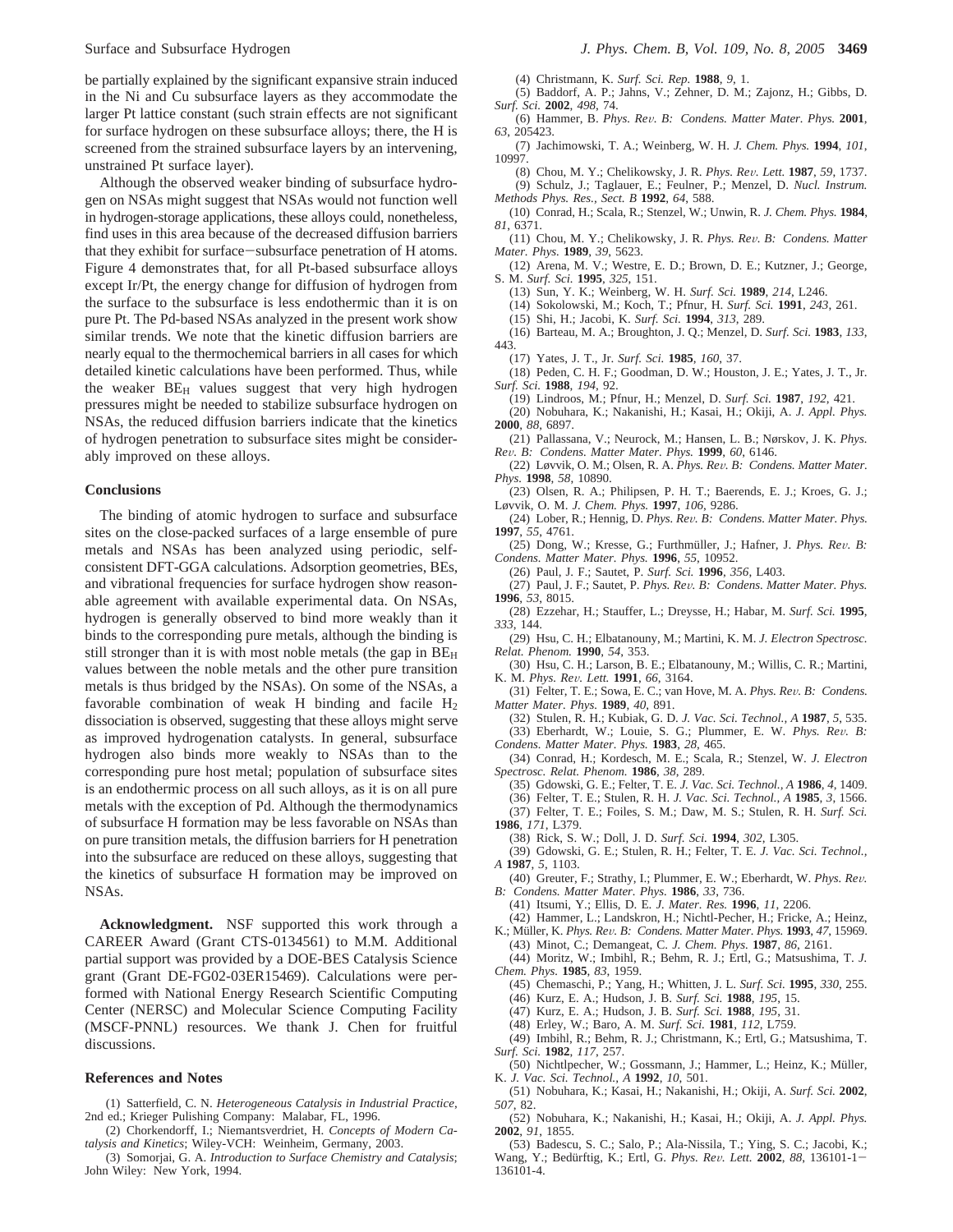(54) Olsen, R. A.; Kroes, G. J.; Baerends, E. J. *J. Chem. Phys.* **1999**, *111*, 11155.

- (55) Umezawa, K.; Ito, T.; Asada, M.; Nakanishi, S.; Ding, P.; Lanford, W. A.; Hjörvarsson, B. *Surf. Sci.* **1997**, 387, 320.
- (56) Wei, D.; Smith, K. E.; Kevan, S. D. *Phys. Re*V*. B: Condens. Matter Mater. Phys.* **1992**, *45*, 3652.
- (57) Richter, L. J.; Ho, W. *Phys. Re*V*. B: Condens. Matter Mater. Phys.* **1987**, *36*, 9797.
- (58) Seebauer, E. G.; Schmidt, L. D. *Chem. Phys. Lett.* **1986**, *123*, 129. (59) Batra, I. P. *Surf. Sci.* **1984**, *137*, L97.
- (60) Feibelman, P. J.; Hamann, D. R. *Surf. Sci.* **1987**, *182*, 411.
- (61) Poelsema, B.; Palmer, R. L.; Mechtersheimer, G.; Comsa, G. *Surf. Sci.* **1982**, *117*, 60.
- (62) Lapujoulade, J.; Neil, K. S. *J. Chem. Phys.* **1972**, *57*, 3535.
- (63) Christmann, K.; Schober, O.; Ertl, G.; Neumann, M. *J. Chem. Phys.* **1974**, *60*, 4528.
- (64) Christmann, K.; Behm, R. J.; Ertl, G.; Van Hove, M. A.; Weinberg, W. H. *J. Chem. Phys.* **1979**, *70*, 4168.
- (65) Russell, J. N., Jr.; Chorkendorff, I.; Lanzillotto, A. M.; Alvey, M. D.; Yates, J. T., Jr. *J. Chem. Phys.* **1986**, *85*, 6186.
- (66) Johnson, A. D.; Maynard, K. J.; Daley, S. P.; Yang, Q. Y.; Ceyer, S. T. *Phys. Re*V*. Lett.* **<sup>1991</sup>**, *<sup>67</sup>*, 927.
- (67) Hanbicki, A. T.; Darling, S. B.; Gaspar, D. J.; Sibener, S. J. *J. Chem. Phys.* **1999**, *111*, 9053.
- (68) van de Walle, G. F. A.; van Kempen, H.; Wyder, P.; Flipse, C. J. *Surf. Sci.* **1987**, *181*, 27.
- (69) Winkler, A.; Rendulic, K. D. *Surf. Sci.* **1982**, *118*, 19.
- (70) Cao, G. X.; Nabighian, E.; Zhu, X. D. *Phys. Re*V*. Lett.* **<sup>1997</sup>**, *<sup>79</sup>*,
- 3696.<br>(71) Okuyama, H.; Ueda, T.; Aruga, T.; Nishijima, M. Phys. Rev. B: (71) Okuyama, H.; Ueda, T.; Aruga, T.; Nishijima, M. *Phys. Re*V*. B:*
- *Condens. Matter Mater. Phys.* **<sup>2001</sup>**, *<sup>63</sup>*, 233403-1-233403-4.
	- (72) Premm, H.; Po¨lzl, H.; Winkler, A. *Surf. Sci.* **1998**, *401*, L444.
- (73) Wright, S.; Skelly, J. F.; Hodgson, A. *Faraday Discuss.* **2000**, *117*, 133.
- (74) Yang, H.; Whitten, J. L. *J. Chem. Phys.* **1993**, *98*, 5039.
- (75) Kresse, G.; Hafner, J. *Surf. Sci.* **2000**, *459*, 287.
- (76) Kaji, H.; Kakitani, K.; Yagi, Y.; Yoshimori, A. *Shinku* **2002**, *45*, 258.
- (77) Zheng, H.; Rao, B. K.; Khanna, S. N.; Jena, P. *Phys. Re*V*. B: Condens. Matter Mater. Phys.* **1997**, *55*, 4174.
- (78) Castellani, N. J.; Le´gare´, P.; Demangeat, C.; Pick, S. *Surf. Sci.* **1996**, *<sup>352</sup>*-*354*, 148.
	- (79) Sha, X.; Jackson, B. *Chem. Phys. Lett.* **2002**, *357*, 389.
- (80) Chuikov, B. A.; Osovskii, V. D.; Ptushinskii, Y. G.; Sukretnyi, V. G. *Surf. Sci.* **2001**, *473*, 143.
- (81) Osovskii, V. D.; Ptushinskii, Y. G.; Sukretnyi, V. G.; Chuikov, B. A. *JETP Lett.* **1998**, *67*, 959.
- (82) Arnold, M.; Sologub, S.; Hupfauer, G.; Bayer, P.; Frie, W.; Hammer, L.; Heinz, K. *Surf. Re*V*. Lett.* **<sup>1997</sup>**, *<sup>4</sup>*, 1291.
- (83) Kohler, B.; Ruggerone, P.; Scheffler, M. *Phys. Re*V*. B: Condens. Matter Mater. Phys.* **1997**, *56*, 13 503.
- (84) Nahm, T. U.; Gomer, R. *Surf. Sci.* **1997**, *375*, 281.
- (85) Altshuler, E. S.; Mills, D. L. *Surf. Sci.* **1996**, *367*, L91.
- (86) Kwak, K. W.; Chou, M. Y.; Troullier, N. *Phys. Re*V*. B: Condens.*
- *Matter Mater. Phys.* **1996**, *53*, 13 734.
- (87) Balden, M.; Lehwald, S.; Ibach, H. *Phys. Re*V*. B: Condens. Matter Mater. Phys.* **1996**, *53*, 7479.
	- (88) Hulpke, E.; Ludecke, J. *Phys. Re*V*. Lett.* **<sup>1992</sup>**, *<sup>68</sup>*, 2846. (89) Raeker, T. J.; Depristo, A. E. *Surf. Sci.* **1990**, *235*, 84.
	-
- (90) Gaylord, R. H.; Kevan, S. D. *Phys. Re*V*. B: Condens. Matter Mater. Phys.* **1988**, *37*, 8491.
- (91) Altman, M.; Chung, J. W.; Estrup, P. J.; Kosterlitz, J. M.; Prybyla,
- J.; Sahu, D.; Ying, S. C. *J. Vac. Sci. Technol., A* **1987**, *5*, 1045.
	- (92) Herlt, H. J.; Bauer, E. *Surf. Sci.* **1986**, *175*, 336.
	- (93) Lee, G.; Plummer, E. W. *Surf. Sci.* **2002**, *498*, 229.
	- (94) Kammler, T.; Küppers, J. *J. Chem. Phys.* **1999**, *111*, 8115.
- (95) Gundersen, K.; Hammer, B.; Jacobsen, K. W.; Nørskov, J. K.; Lin, J. S.; Milman, V. *Surf. Sci.* **1993**, *285*, 27.
- (96) McCash, E. M.; Parker, S. F.; Pritchard, J.; Chesters, M. A. *Surf. Sci.* **1989**, *215*, 363.
- (97) Greuter, F.; Strathy, I.; Plummer, E. W.; Eberhardt, W. *Phys. Re*V*. B: Condens. Matter Mater. Phys.* **1986**, *33*, 736.
- (98) Lee, G.; Plummer, E. W. *Phys. Re*V*. B: Condens. Matter Mater. Phys.* **2000**, *62*, 1651.
- (99) Lee, G.; Plummer, E. W. *Phys. Re*V*. B: Condens. Matter Mater. Phys.* **1995**, *51*, 7250.
- (100) Yu, C. F.; Hogg, C. S.; Sibener, S. J. *J. Electron Spectrosc. Relat. Phenom.* **1983**, *30*, 99.
- (101) Zhou, X. L.; White, J. M.; Koel, B. E. *Surf. Sci.* **1989**, *218*, 201. (102) Kroger, J.; Greber, T.; Osterwalder, J. *Phys. Re*V*. B: Condens.*
- *Matter Mater. Phys.* **2000**, *61*, 14 146.
- (103) Kroger, J.; Lehwald, S.; Ibach, H. *Phys. Re*V*. B: Condens. Matter Mater. Phys.* **1997**, *55*, 10895.
- (104) Yanagita, H.; Fujioka, H.; Aruga, T.; Takagi, N.; Nishijima, M. *Surf. Sci.* **1999**, *441*, 507.
- (105) Seebauer, E. G.; Kong, A. C. F.; Schmidt, L. D. *J. Chem. Phys.* **1988**, *88*, 6597.
- (106) Mate, C. M.; Somorjai, G. A. *Phys. Re*V*. B: Condens. Matter Mater. Phys.* **1986**, *34*, 7417.
- (107) Mann, S. S.; Seto, T.; Barnes, C. J.; King, D. A. *Surf. Sci.* **1991**, *261*, 155.
- (108) Santoro, G.; Franchini, A.; Bortolani, V. *Nuo*V*o Cimento Soc. Ital. Fis., D* **1998**, *20*, 1055.
- (109) Colonell, J. I.; Curtiss, T. J.; Sibener, S. J. *Surf. Sci.* **1996**, *366*, 19.
- (110) Pallassana, V.; Neurock, M.; Hansen, L. B.; Nørskov, J. K. *J. Chem. Phys.* **2000**, *112*, 5435.
- (111) Rodriguez, J. A.; Campbell, R. A.; Goodman, D. W. *Surf. Sci.* **1991**, *244*, 211.
	- (112) He, J. W.; Goodman, D. W. *J. Phys. Chem.* **1990**, *94*, 1502.
- (113) Hagedorn, C. J.; Weiss, M. J.; Weinberg, W. H. *Phys. Re*V*. B: Condens. Matter Mater. Phys.* **1999**, *60*, R14016.
- (114) Engstrom, J. R.; Tsai, W.; Weinberg, W. H. *J. Chem. Phys.* **1987**, *87*, 3104.
- (115) Chakarov, D. V.; Marinova, T. S. *Surf. Sci.* **1998**, *204*, 147.
- (116) Murgai, V.; Weng, S. L.; Strongin, M.; Ruckman, M. W. *Phys.*
- *Re*V*. B: Condens. Matter Mater. Phys.* **<sup>1983</sup>**, *<sup>28</sup>*, 6116. (117) Kneedler, E.; Smith, K. E.; Skelton, D.; Kevan, S. D. *Phys. Re*V*.*
- *B: Condens. Matter Mater. Phys.* **1991**, *44*, 8233.
- (118) Belov, V. D.; Ustinov, Y. K.; Komar, A. P. *Zh. Tekh. Fiz.* **1976**, *46*, 2403.
- (119) Sinfelt, J. H. *Bimetallic Catalysts: Disco*V*eries, Concepts, and Applications*; John Wiley and Sons: New York, 1983.
- (120) Besenbacher, F.; Chorkendorff, I.; Clausen, B. S.; Hammer, B.; Molenbroek, A. M.; Nørskov, J. K.; Stensgaard, I. *Science* **1998**, *279*, 1913.
- (121) Nielsen, L. P.; Besenbacher, F.; Stensgaard, I.; Laegsgaard, E.; Engdahl, C.; Stoltze, P.; Jacobsen, K. W.; Nørskov, J. K. Phys. Rev. Lett.
- **1993**, *71*, 754.
- (122) Atli, A.; Abon, M.; Bertolini, J. C.; Boudeville, Y.; Fallavier, M.; Benmansour, M.; Thomas, J. P. *J. Phys. Chem.* **1994**, *98*, 4895.
- (123) Hwu, H. H.; Eng, J., Jr.; Chen, J. G. *J. Am. Chem. Soc.* **2002**, *124*, 702.
- (124) Kitchin, J. R.; Khan, N. A.; Barteau, M. A.; Chen, J. G.; Yakshinksiy, B.; Madey, T. E. *Surf. Sci.* **2003**, *544*, 295.
- (125) Boo, J. B.; Lee, S. B.; Linke, R.; Becker, C.; Schroder, U.; Wandelt, K. *J. Korean Phys. Soc.* **1999**, *35*, S582.
- (126) Atli, A.; Alnot, M.; Ehrhardt, J. J.; Bertolini, J. C.; Abon, M. *Surf. Sci.* **1992**, *270*, 365.
- (127) Kitchin, J. R.; Nørskov, J. K.; Barteau, M. A.; Chen, J. G. *J. Chem. Phys.* **2004**, *120*, 10240.
- (128) Beutl, M.; Lesnik, J.; Rendulic, K. D.; Hirschl, R.; Eichler, A.; Kresse, G.; Hafner, J. *Chem. Phys. Lett.* **2001**, *342*, 473.
- (129) Schennach, R.; Krenn, G.; Klötzer, B.; Rendulic, K. D. *Surf. Sci.* **2003**, *540*, 237.
- (130) Greeley, J.; Mavrikakis, M. *Nat. Mater.* **2004**, *3*, 810.
- (131) Amandusson, H.; Ekedahl, L. G.; Dannetun, H. *J. Membr. Sci.* **2001**, *193*, 35.
- (132) Alfonso, D. R.; Cugini, A. V.; Sholl, D. S. *Surf. Sci.* **2003**, *546*, 12.

(133) In *Hydrogen in Metals II*; Alefeld, G., Völkl, J., Eds.; Springer-Verlag: Berlin, 1978; Vol. 29.

- (134) Bowman, R. C., Jr.; Fultz, B. *MRS Bull.* **2002**, *27*, 688.
- (135) Johnson, A. D.; Daley, S. P.; Utz, A. L.; Ceyer, S. T. *Science*
- **1992**, *257*, 223. (136) Hammer, B.; Hansen, L. B.; Nørskov, J. K. *Phys. Re*V*. B:*
- *Condens. Matter Mater. Phys.* **1999**, *59*, 7413. (137) Neugebauer, J.; Scheffler, M. *Phys. Re*V*. B: Condens. Matter*
- *Mater. Phys.* **1992**, *46*, 16067.
- (138) Vanderbilt, D. *Phys. Re*V*. B: Condens. Matter Mater. Phys.* **<sup>1990</sup>**, *41*, 7892.
- (139) Perdew, J. P.; Chevary, J. A.; Vosko, S. H.; Jackson, K. A.;
- Pederson, M. R.; Singh, D. J.; Fiolhais, C. *Phys. Re*V*. B: Condens. Matter Mater. Phys.* **1992**, *46*, 6671.
- (140) White, J. A.; Bird, D. M. *Phys. Re*V*. B: Condens. Matter Mater. Phys.* **1994**, *50*, 4954.
	- (141) Kresse, G.; Furthmuller, J. *Comput. Mater. Sci.* **1996**, *6*, 15.
- (142) Lide, D. R. *CRC Handbook of Chemistry and Physics*, 76th ed.; CRC Press: New York, 1996.
- (143) Ruban, A. V.; Skriver, H. L.; Nørskov, J. K. *Phys. Re*V*. B: Condens. Matter Mater. Phys.* **1999**, *59*, 15990.
- (144) Mavrikakis, M.; Rempel, J.; Greeley, J.; Hansen, L. B.; Nørskov, J. K. *J. Chem. Phys.* **2002**, *117*, 6737.
- (145) Krekelberg, W. P.; Greeley, J.; Mavrikakis, M. *J. Phys. Chem. B* **2004**, *108*, 987.